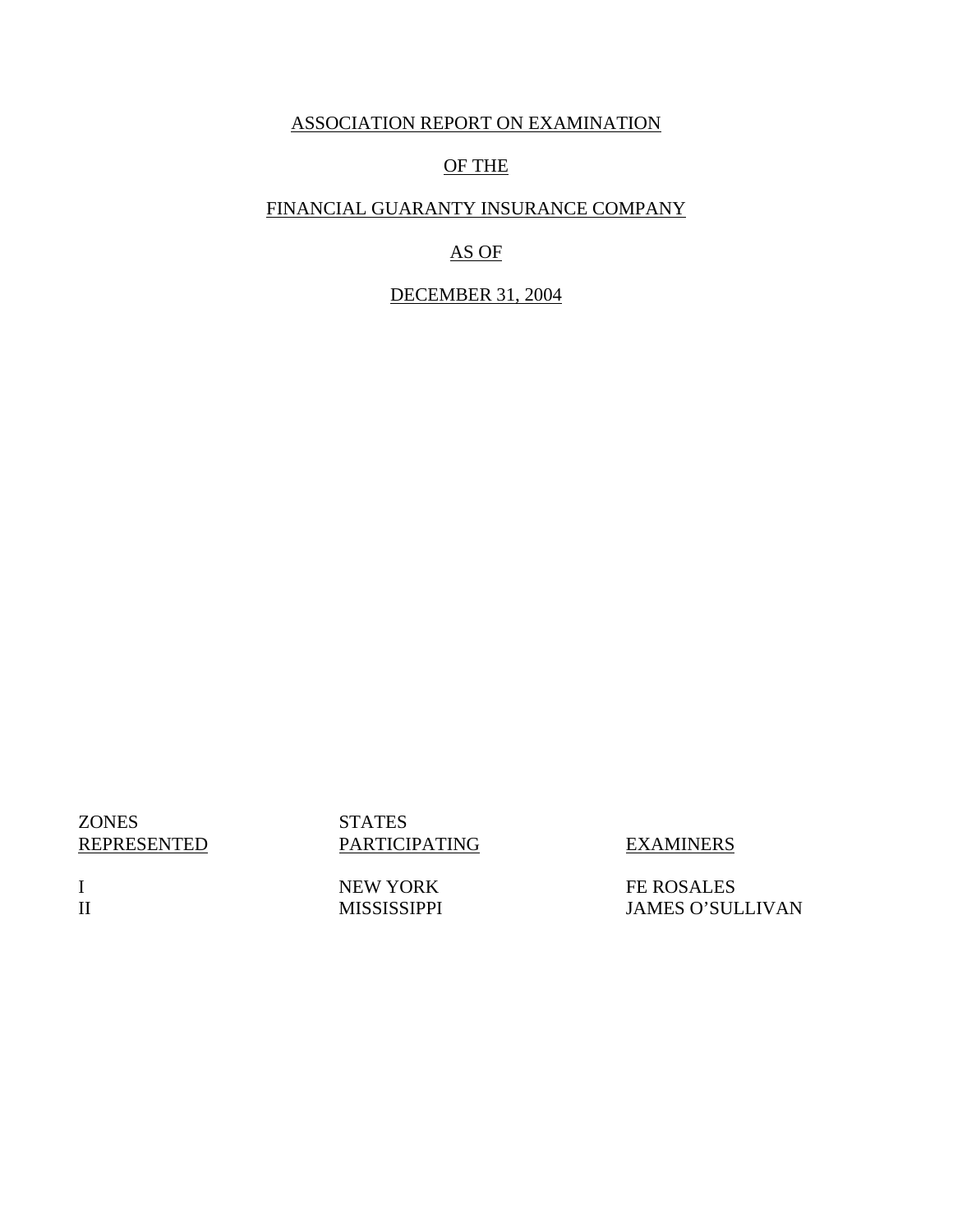

 STATE OF NEW YORK INSURANCE DEPARTMENT 25 BEAVER STREET NEW YORK, NEW YORK 10004

Honorable Mike Pickens November 10, 2005 Chairman, Executive Committee Commissioner of Insurance State of Arkansas

Honorable Janie Miller Honorable Howard Mills Chairman, Southeastern Zone Superintendent of Insurance Commissioner of Insurance State of New York State of Kentucky

Honorable Mike Kreidler Chairman, Western Zone State of Washington

Sirs:

Pursuant to your instructions the examination has been made into the condition and affairs of the Financial Guaranty Insurance Company hereinafter referred to as "the Company", at its administrative office located at 125 Park Avenue, New York, NY 10017.

The examination was conducted by the New York State Insurance Department, hereinafter referred to as "the Department" with participation from the State of Mississippi representing the Southeastern Zone

The report on examination is respectfully submitted.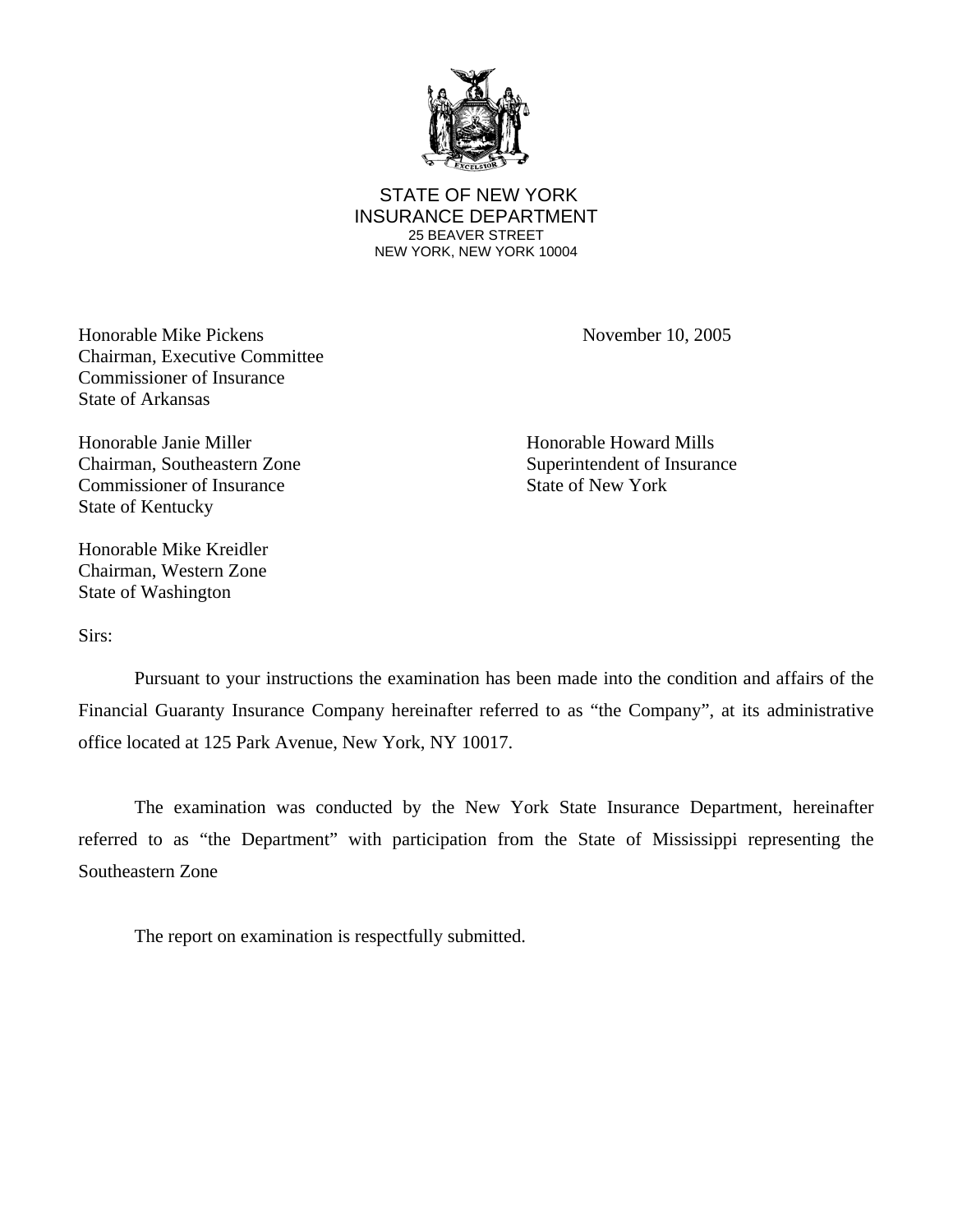# REPORT ON EXAMINATION

# OF THE

## FINANCIAL GUARANTY INSURANCE COMPANY

AS OF

DECEMBER 31, 2004

DATE OF REPORT NOVEMBER 10, 2005

EXAMINER FE ROSALES, CFE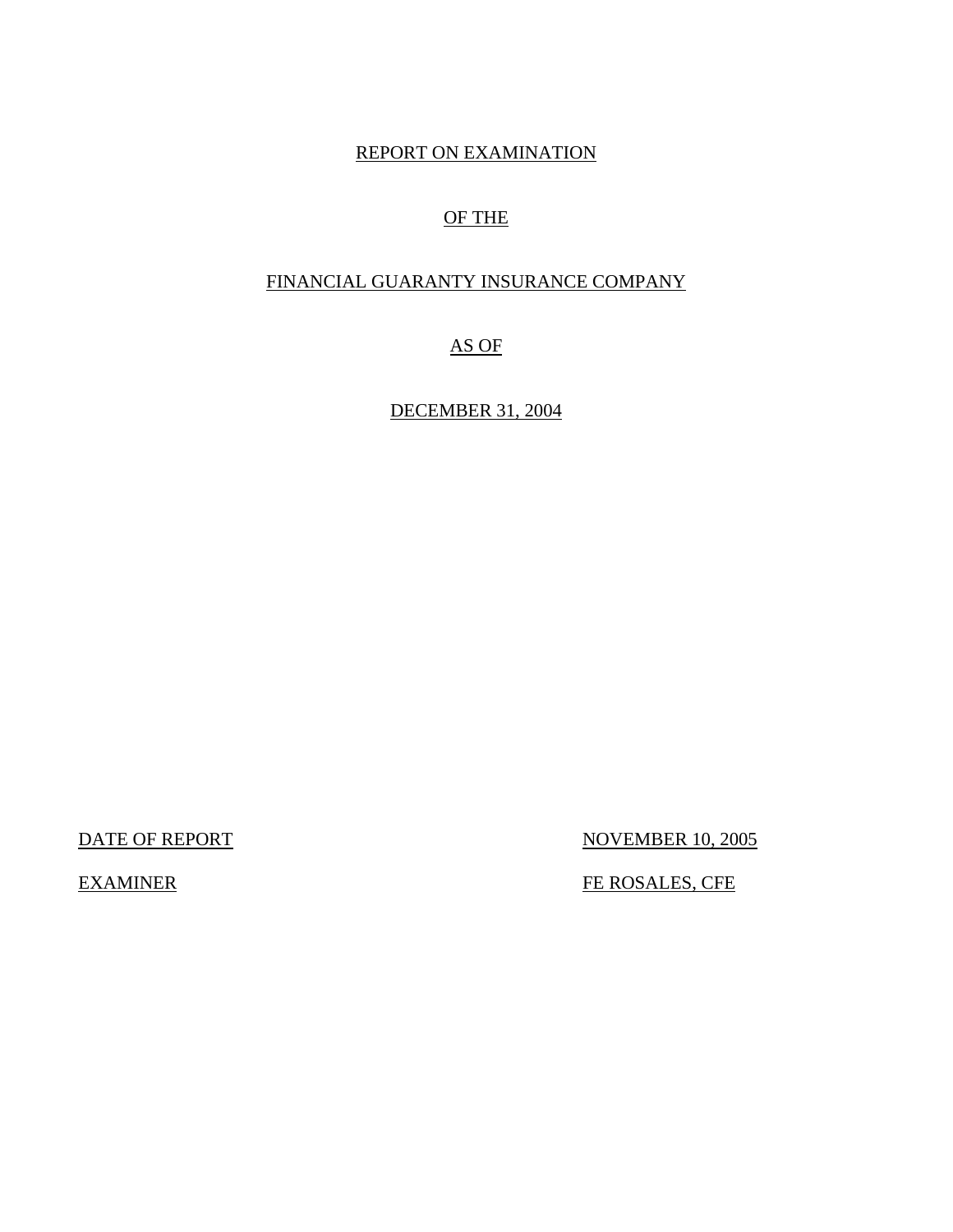# TABLE OF CONTENTS

# ITEM NO. PAGE NO.

| 1. | Scope of examination                                                                                                                                                                                                  | $\overline{2}$                                        |
|----|-----------------------------------------------------------------------------------------------------------------------------------------------------------------------------------------------------------------------|-------------------------------------------------------|
| 2. | <b>Description of Company</b>                                                                                                                                                                                         | 3                                                     |
|    | A. Management<br>B. Territory and plan of operation<br>C. Reinsurance<br>D. Holding company system<br>E. Abandoned Property Law<br>F. Significant operating ratios<br>G. Accounts and records<br>H. Subsequent events | 4<br>6<br>$\overline{7}$<br>9<br>13<br>14<br>15<br>17 |
| 3. | <b>Financial statements</b>                                                                                                                                                                                           | 18                                                    |
|    | A. Balance sheet<br>B. Underwriting and investment exhibit                                                                                                                                                            | 18<br>20                                              |
| 4. | Losses and loss adjustment expenses                                                                                                                                                                                   | 22                                                    |
| 5. | Market conduct activities                                                                                                                                                                                             | 22                                                    |
| 6. | Compliance with prior report on examination                                                                                                                                                                           | 23                                                    |
| 7. | Summary of comments and recommendations                                                                                                                                                                               | 25                                                    |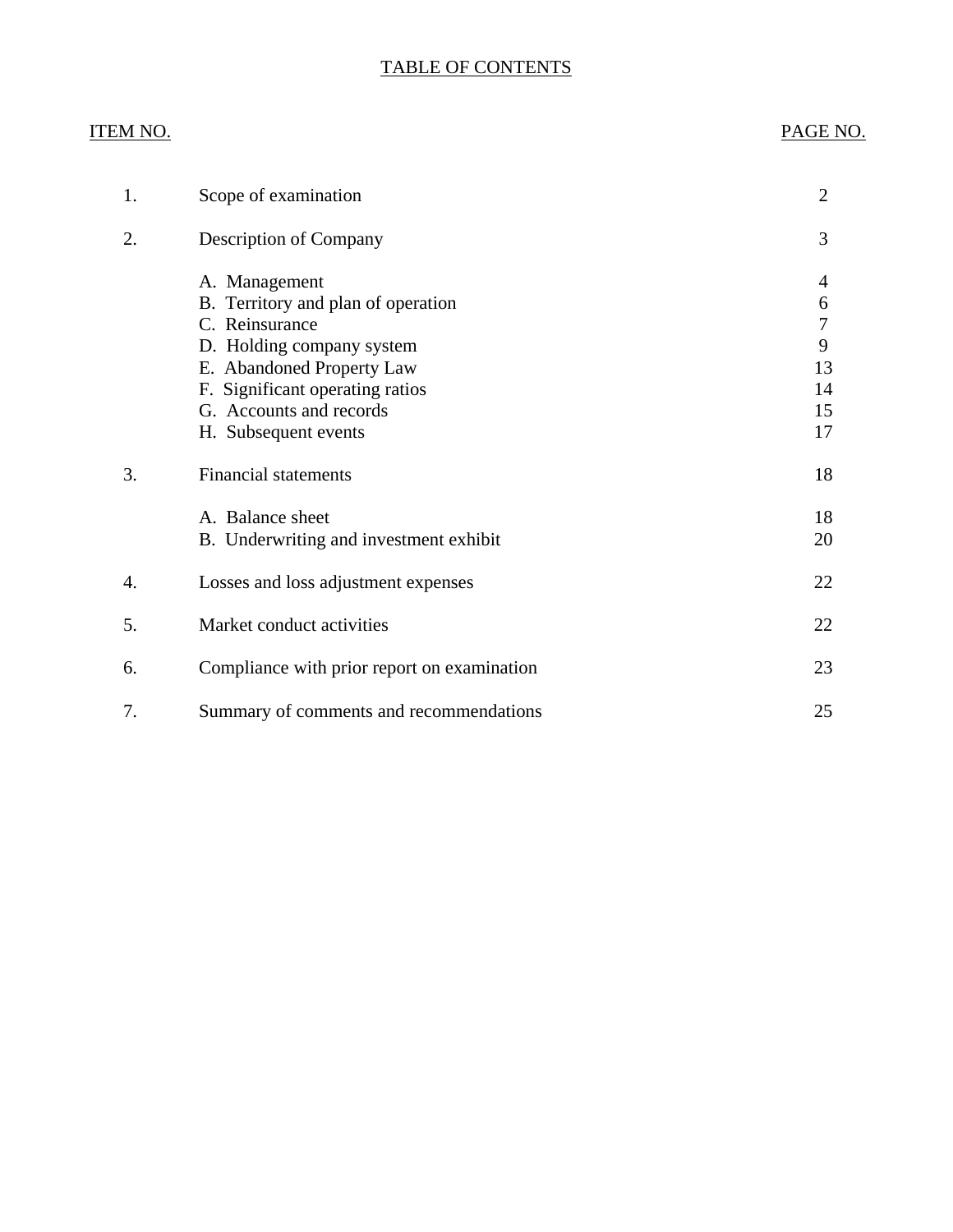

STATE OF NEW YORK INSURANCE DEPARTMENT 25 BEAVER STREET NEW YORK, NEW YORK 10004

November 10, 2005

Honorable Howard Mills Superintendent of Insurance Albany, New York 12257

Sir:

Pursuant to the requirements of the New York Insurance Law, and in compliance with the instructions contained in Appointment Number 22373 dated May 13, 2005 attached hereto, I have made an examination into the condition and affairs of Financial Guaranty Insurance Company as of December 31, 2004, and submit the following report thereon.

Wherever the designations "the Company" or "FGIC" appear herein without qualification, they should be understood to indicate Financial Guaranty Insurance Company.

Wherever the term "Department" appears herein without qualification, it should be understood to mean the New York Insurance Department.

The examination was conducted at the Company's home office located at 125 Park Avenue, New York, New York 10017.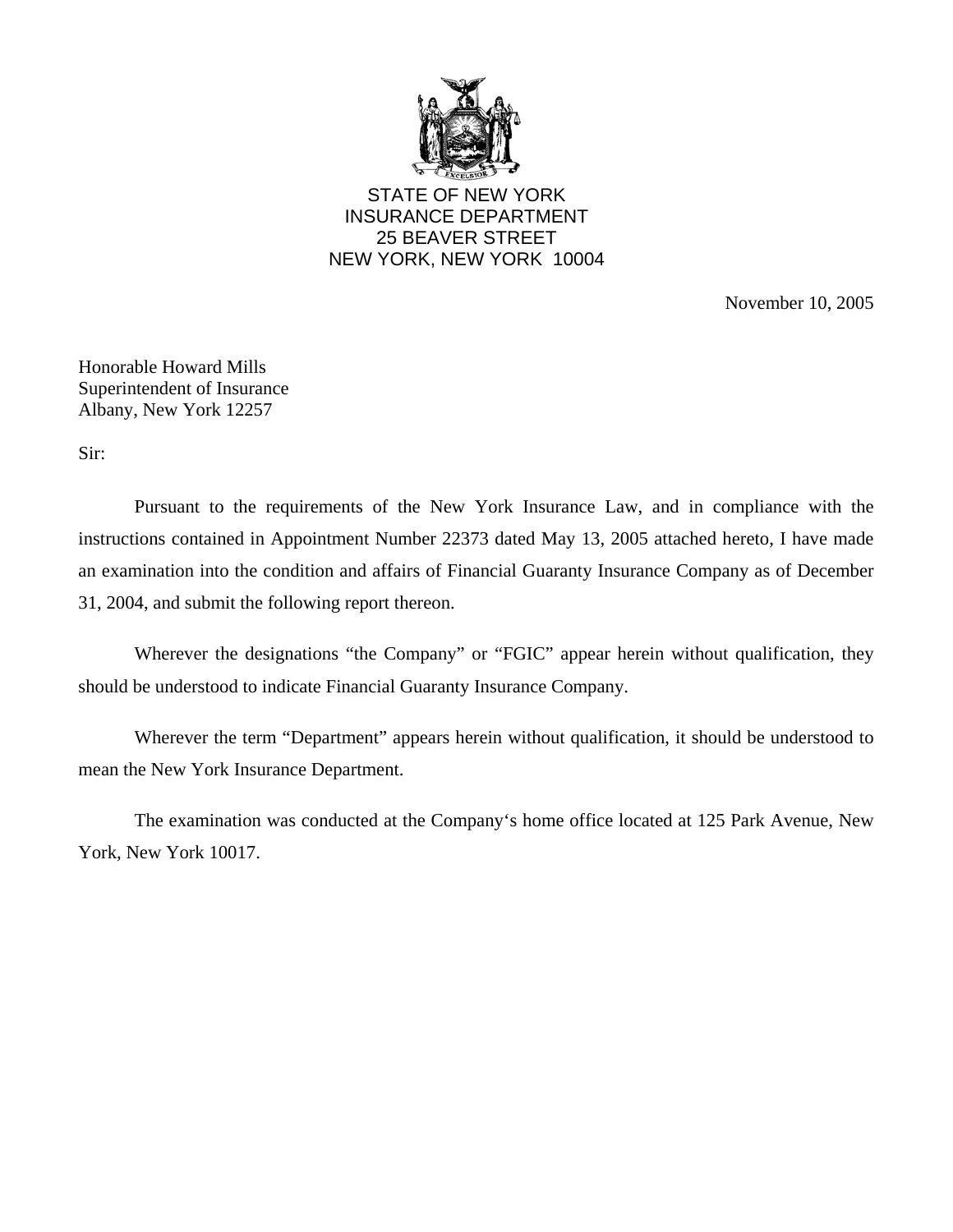## **1. SCOPE OF EXAMINATION**

<span id="page-5-0"></span>The previous examination was conducted as of December 31, 1999. This examination covered the five-year period from January 1, 2000 through December 31, 2004. Transactions occurring subsequent to this period were reviewed where deemed appropriate by the examiner.

The examination comprised a complete verification of assets and liabilities as of December 31, 2004. The examination included a review of income, disbursements and company records deemed necessary to accomplish such analysis or verification and utilized, to the extent considered appropriate, work performed by the Company's independent public accountants. A review or audit was also made of the following items as called for in the Examiners Handbook of the National Association of Insurance Commissioners ("NAIC"):

> History of Company Management and control Corporate records Fidelity bond and other insurance Territory and plan of operation Growth of Company Business in force by states Loss experience Reinsurance Accounts and records Financial statements

A review was also made to ascertain what action was taken by the Company with regard to comments and recommendations contained in the prior report on examination.

This report on examination is confined to financial statements and comments on those matters, which involve departures from laws, regulations or rules, or which are deemed to require explanation or description.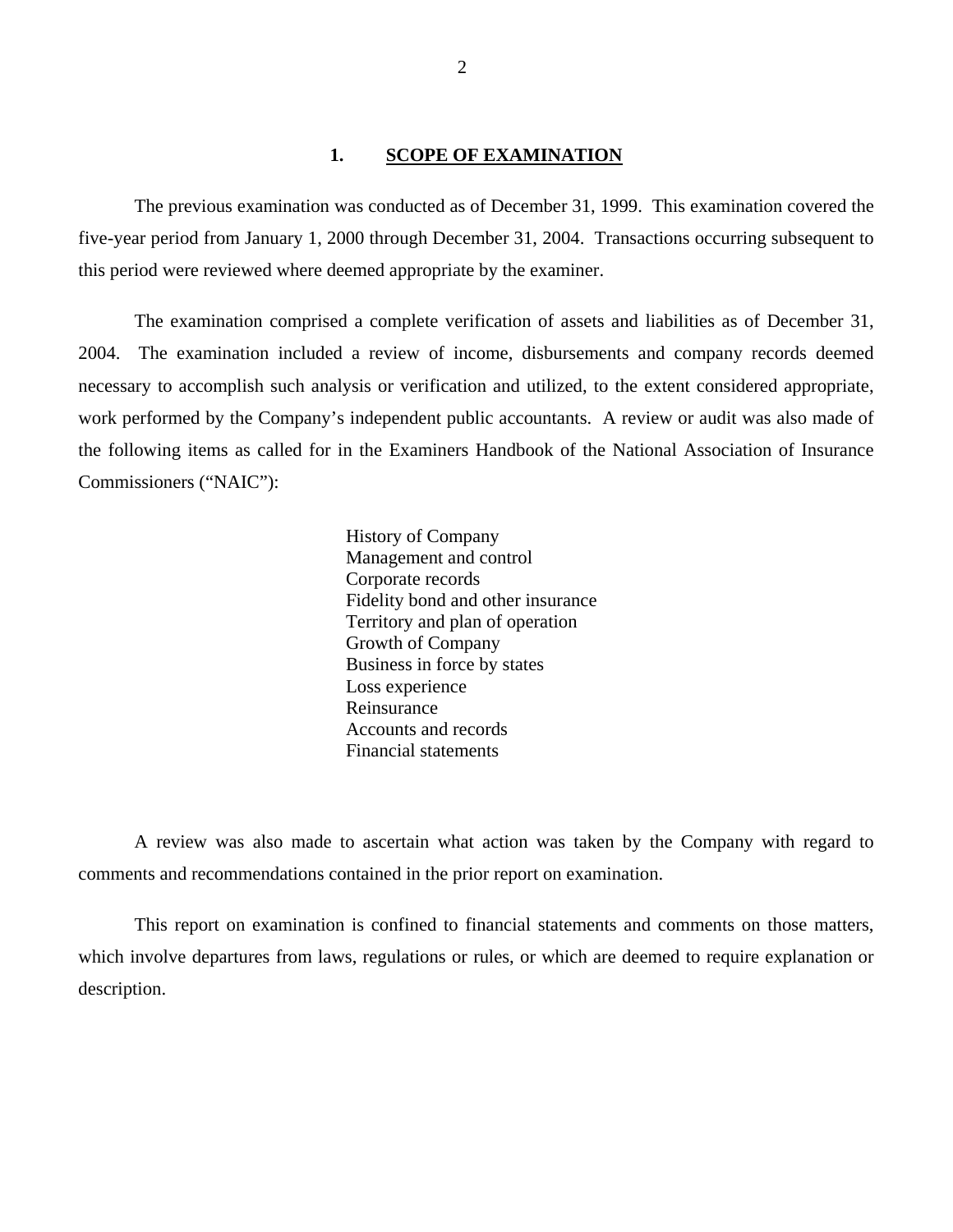## **2. DESCRIPTION OF COMPANY**

<span id="page-6-0"></span>On April 10, 1972, Switzerland General Insurance Company of New York ("SGICNY") was incorporated under the laws of New York to serve as the corporate vehicle in the domestication of the United States Branch of the Switzerland General Insurance Company, Ltd., Zurich, Switzerland, which had entered the United States through the State of New York in 1872. SGICNY was licensed on June 6, 1972, and the domestication became effective as of July 1, 1972.

In October 1982, Christiania General Insurance Corporation of New York obtained control of the Company. The Company's name changed to Tarrytown Insurance Company ("Tarrytown") on July 12, 1983.

On October 31, 1983, Christiania General Insurance Corporation of New York sold Tarrytown to FGIC Corporation, a Delaware domiciled holding company, which then changed the Company's name to Financial Guaranty Insurance Company ("FGIC").

On December 18, 2003, an investor group consisting of The PMI Group, Inc ("PMI"), affiliates of the Blackstone Group L.P. ("Blackstone"), affiliates of the Cypress Group, L.L.C ("Cypress") and affiliates of CIVC Partners L.P. ("CIVC") completed the acquisition of FGIC Corporation from a subsidiary of General Electric Capital Corporation. PMI is the largest stockholder of FGIC Corporation, owning approximately 42% of its common stock at December 31, 2004. Blackstone, Cypress and CIVC own approximately 23%, 23% and 7% of FGIC Corporation's common stock, respectively, at December 31, 2004.

At December 31, 2004, the Company's paid-in capital of \$15,000,000 consisted of 10,000 common shares at \$1,500 par value per share. All authorized shares are outstanding. Gross paid in and contributed surplus increased by \$25,000,000 during the examination period, as follows: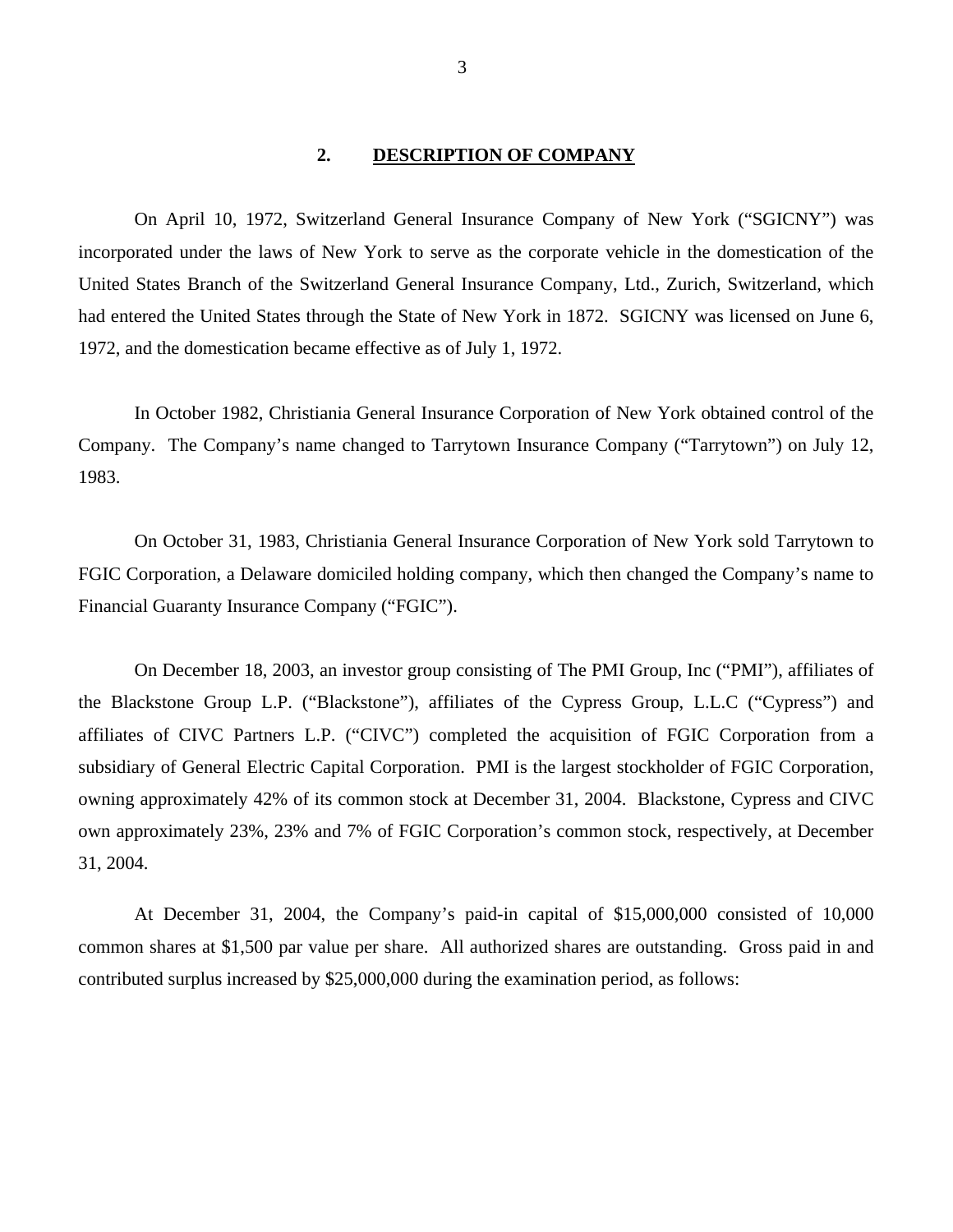| Year | Description                                     | Amount        |
|------|-------------------------------------------------|---------------|
| 1999 | Beginning gross paid in and contributed surplus | \$383,511,360 |
| 2004 | Surplus contribution                            | 25,000,000    |
| 2004 | Ending gross paid in and contributed surplus    | \$408,511,360 |

# A. Management

Pursuant to the Company's charter and by-laws, management of the Company is vested in a board of directors consisting of not less than thirteen nor more than twenty-one members. The board met at least three times during each calendar year. At December 31, 2004, the board of directors was comprised of the following thirteen members:

| Name and Residence     | <b>Principal Business Affiliation</b>       |
|------------------------|---------------------------------------------|
| Jon M. Barnwell        | Principal,                                  |
| New York, NY           | The Blackstone Group                        |
| Frank J. Bivona        | Chief Executive Officer,                    |
| Franklin Lakes, NJ     | <b>Financial Guaranty Insurance Company</b> |
| Chinh E. Chu           | Senior Managing Director,                   |
| Cold Spring Harbor, NY | The Blackstone Group                        |
| W. Roger Haughton      | Chairman & Chief Executive Officer,         |
| Alamo, CA              | The PMI Group, Inc.                         |
| Daniel G. Helle        | Partner,                                    |
| Kenilworth, IL         | <b>CIVC Partners LP</b>                     |
| Jeffrey P. Hughes      | Vice Chairman,                              |
| New York, NY           | The Cypress Group LLC                       |
| Ann F. Kaplan          | Chairman,                                   |
| New York, NY           | Circle Financial Group                      |
| <b>Harold Philipps</b> | Retired Managing Director,                  |
| Miami, FL              | Donaldson, Lufkin and Jenrette              |
| John D. Roach          | Chairman / Chief Executive Officer,         |
| Dallas, TX             | Stonegate International                     |
|                        |                                             |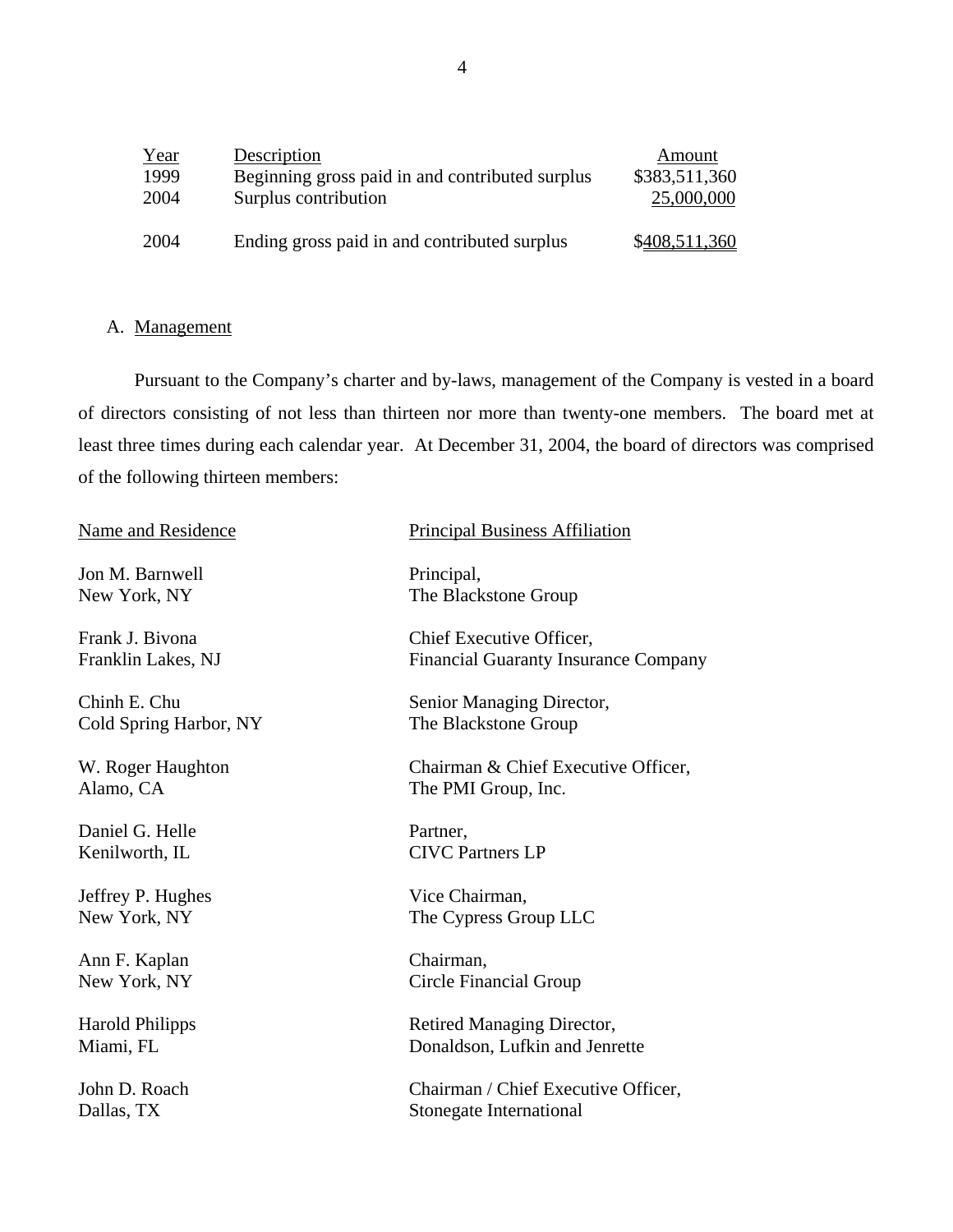| Name and Residence  | <b>Principal Business Affiliation</b>            |
|---------------------|--------------------------------------------------|
| Steven L. Scheid    | Chairman / Chief Executive Officer,              |
| Paradise Valley, AZ | Janus                                            |
| Bradley M. Schuster | President / Chief Executive Officer,             |
| Piedmont, CA        | The PMI Group, Inc. – PMI Capital Corporation    |
| L. Stephen Smith    | President / Chief Executive Officer,             |
| Alamo, CA           | The PMI Group, Inc. – PMI Mortgage Insurance Co. |
| William L. Spiegel  | Managing Director,                               |
| New York, NY        | The Cypress Group, Inc.                          |

A review of the minutes of the board of directors' meetings held during the examination period indicated that the meetings were generally well attended and each board member has an acceptable record of attendance.

As of December 31, 2004, the principal officers of the Company were as follows:

Name Title Howard C. Pfeffer President A. Edward Turi III Secretary Donna J. Blank Treasurer

Frank J. Bivona Chief Executive Officer

## i. Conflicts of Interest

The Company's procedure for the disclosure of conflicts of interest by its directors, officers and key employees as of the examination date was reviewed. It should be noted that the examiners did not receive copies of conflict of interest statements completed by FGIC's directors, as follows: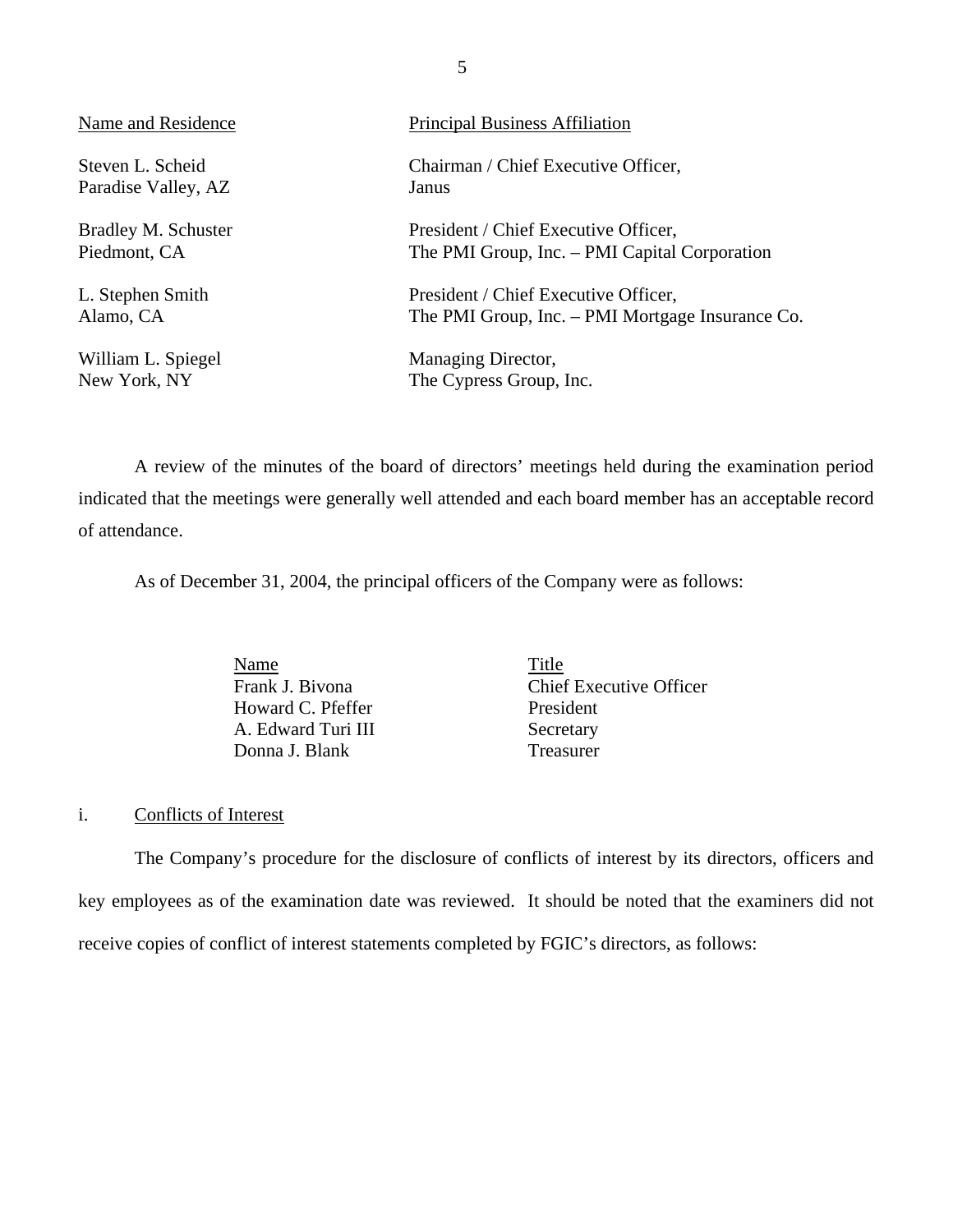| <b>YEAR</b> | <b>NUMBER OF DIRECTORS</b> |
|-------------|----------------------------|
|             |                            |
| 2000        | 9                          |
| 2001        |                            |
| 2002        | 10                         |
| 2003        | 12                         |
| 2004        | 12                         |

It is recommended that the Company ensure that all directors, officers and key employees complete conflict of interest statements on a yearly basis.

## B. Territory and Plan of Operation

As of December 31, 2004, the Company was licensed to write business in all fifty states, the District of Columbia, Puerto Rico, United Kingdom and France.

As of the examination date, the Company was authorized to transact the kinds of insurance as defined in the following numbered paragraphs of Section 1113(a) of the New York Insurance Law:

| Paragraph            | Line of Business    |
|----------------------|---------------------|
| $16$ (C, D, E and F) | Fidelity and surety |
| 17(A)                | Credit              |
| 25                   | Financial guaranty  |

Based on the lines of business for which the Company is licensed and the Company's current capital structure, and pursuant to the requirements of Articles 13, 41 and 69 of the New York Insurance Law, the Company is required to maintain a minimum surplus to policyholders in the amount of \$66,400,000.

The following schedule shows the direct premiums written by the Company both in total and in New York for the period under examination: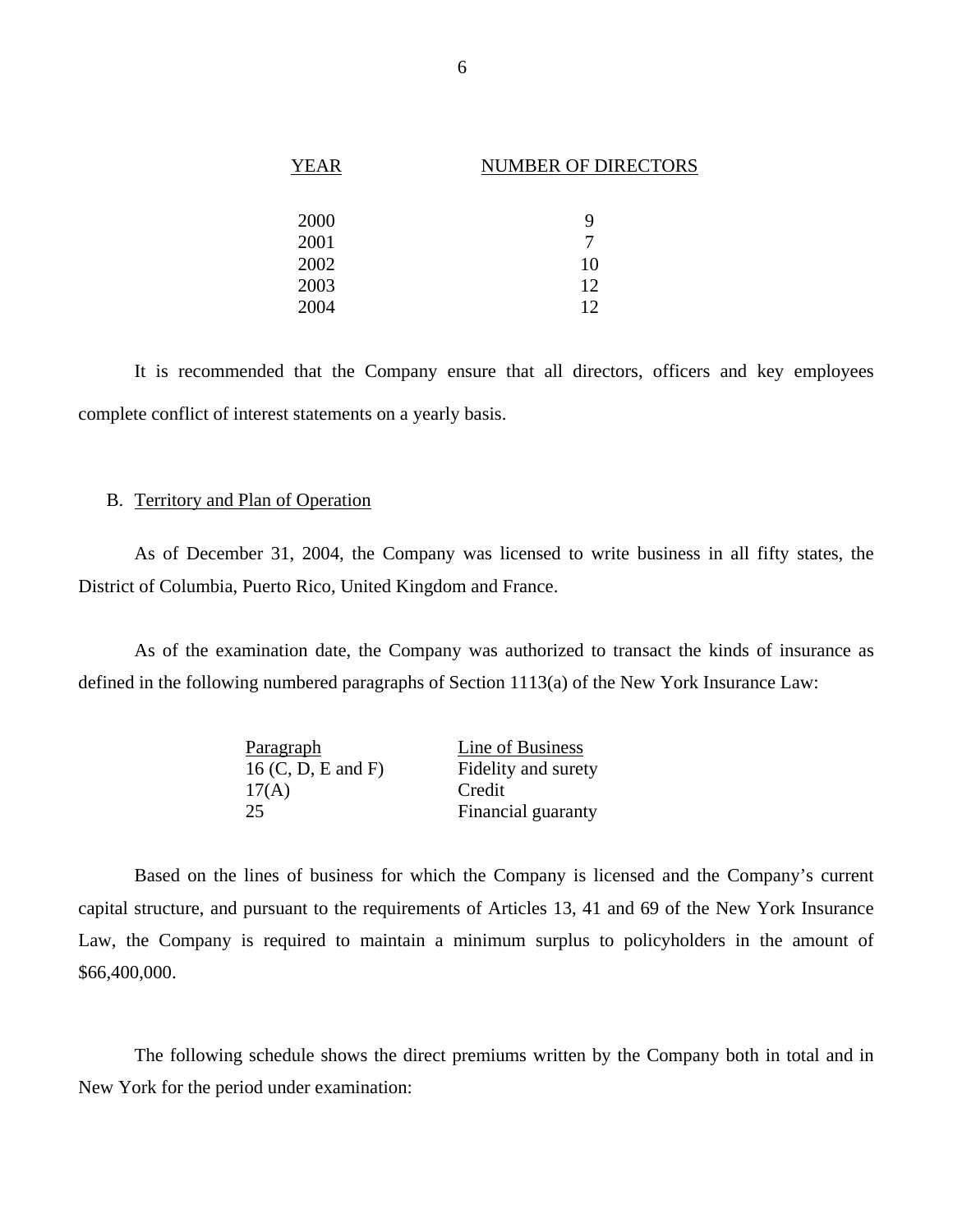| Calendar Year | New York State | <b>Total United States</b> | Premiums Written in New York State as<br>a percentage of United States Premiums |
|---------------|----------------|----------------------------|---------------------------------------------------------------------------------|
| 2000          | \$32,690,626   | \$102,323,364              | 31.95%                                                                          |
| 2001          | \$42,623,617   | \$154,553,300              | 27.58%                                                                          |
| 2002          | \$71,457,250   | \$232,578,828              | 30.72%                                                                          |
| 2003          | \$60,852,161   | \$260,324,200              | 23.38%                                                                          |
| 2004          | \$62,594,681   | \$323,574,515              | 19.34%                                                                          |

The Company writes only financial guaranty insurance, guaranteeing the scheduled payments of principal and interest on issuers' obligations.

FGIC provides financial guaranty for public finance and structured finance obligations*.* For public finance obligations, FGIC provides credit enhancement solutions that enable state and local issuers to reduce their borrowing costs and enhance their access to the capital markets. For structured finance obligations, FGIC provides credit enhancement solutions for a broad range of global issuers in the structured finance market, including asset managers and financial institutions. FGIC's financial guaranty enables issuers to reduce their financing costs, helps investment bankers to structure and execute transactions more efficiently and effectively, and provides added liquidity for investors.

During 2004, approximately 75% of the Company's gross premiums written were for public finance obligations (municipal bonds). The remainder was principally for structured finance (mortgage backed and other asset-backed non-municipal bonds).

## C. Reinsurance

#### Assumed

As of the examination date, the Company did not assume any reinsurance business. However, the Company entered into two assumed reinsurance agreements in 2004 with its affiliate FGIC UK Ltd. These quota share reinsurance and excess of loss reinsurance agreements became effective March 31, 2004. The Company indicated that there were no reinsurance transactions in 2004 that occurred under these two contracts. Refer to Section D – Holding Company System for the detailed write-up.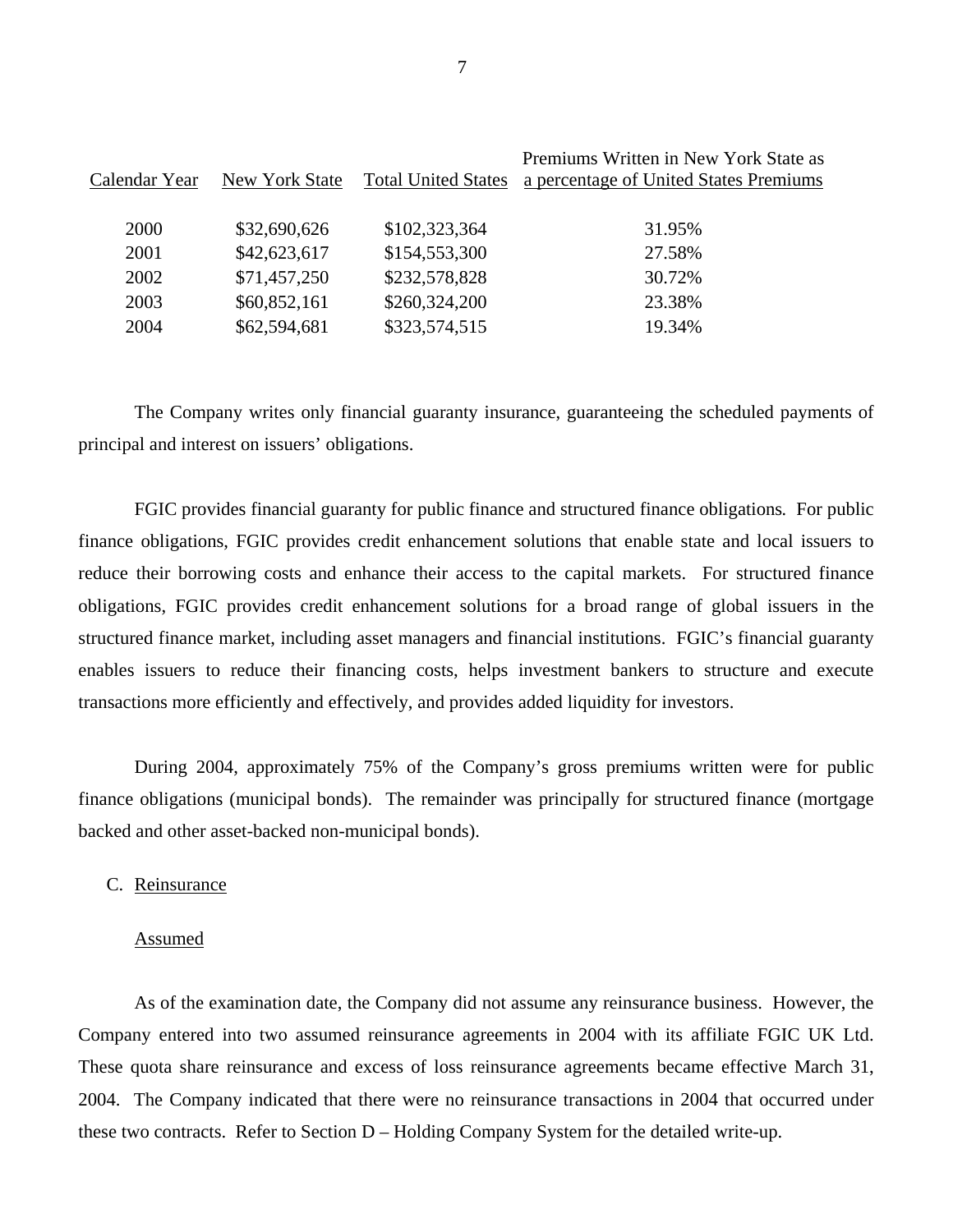## **Ceded**

The Schedule F data as contained in the Company's filed annual statement did not accurately reflect its reinsurance transactions. Reinsurance recoverable on paid losses reported in Schedule F – Part 3 as of December 31, 2004 in the amount of (\$136,554), was misstated due to charged-off items that were not booked as of year-end. Based on the supporting documentation provided by the Company, \$66,334 represents the amount that should have been reflected in Schedule F and on page 2, line 13.1 -Amounts recoverable from reinsurers - of the 2004 annual statement. Although this amount is immaterial to surplus and no balance sheet change will be made, the Company must reflect the correct balances in its annual statement filed with the Department.

It is recommended that the Company ensure that reconciliation of balances between reinsurers and the Company's books are performed and reviewed on a timely basis and that the Company reflect the correct account balances in its filed annual statement.

The examiner reviewed all ceded reinsurance contracts in effect at December 31, 2004. Except as noted herein, the contracts all contained the required standard clauses including insolvency clauses meeting the requirements of Section 1308 of the New York Insurance Law.

The Company's ceded reinsurance program in effect at December 31, 2004, consisted of facultative pro-rata reinsurance for municipal bonds and mortgage-backed and other asset-backed bonds issued that exceeded its aggregate and single risk limitations. Facultative cessions represented 100% of the Company's total premiums ceded of approximately \$9.7 million in 2004.

As of December 31, 2004, the Company had total gross bond par in force of \$261,170,432,846. Of this total, it had ceded bond par in force in the amount of \$24,393,667,577 or 9.3% of the portfolio. Out of the total ceded par, the reinsurers with the highest amounts of ceded par were the Assured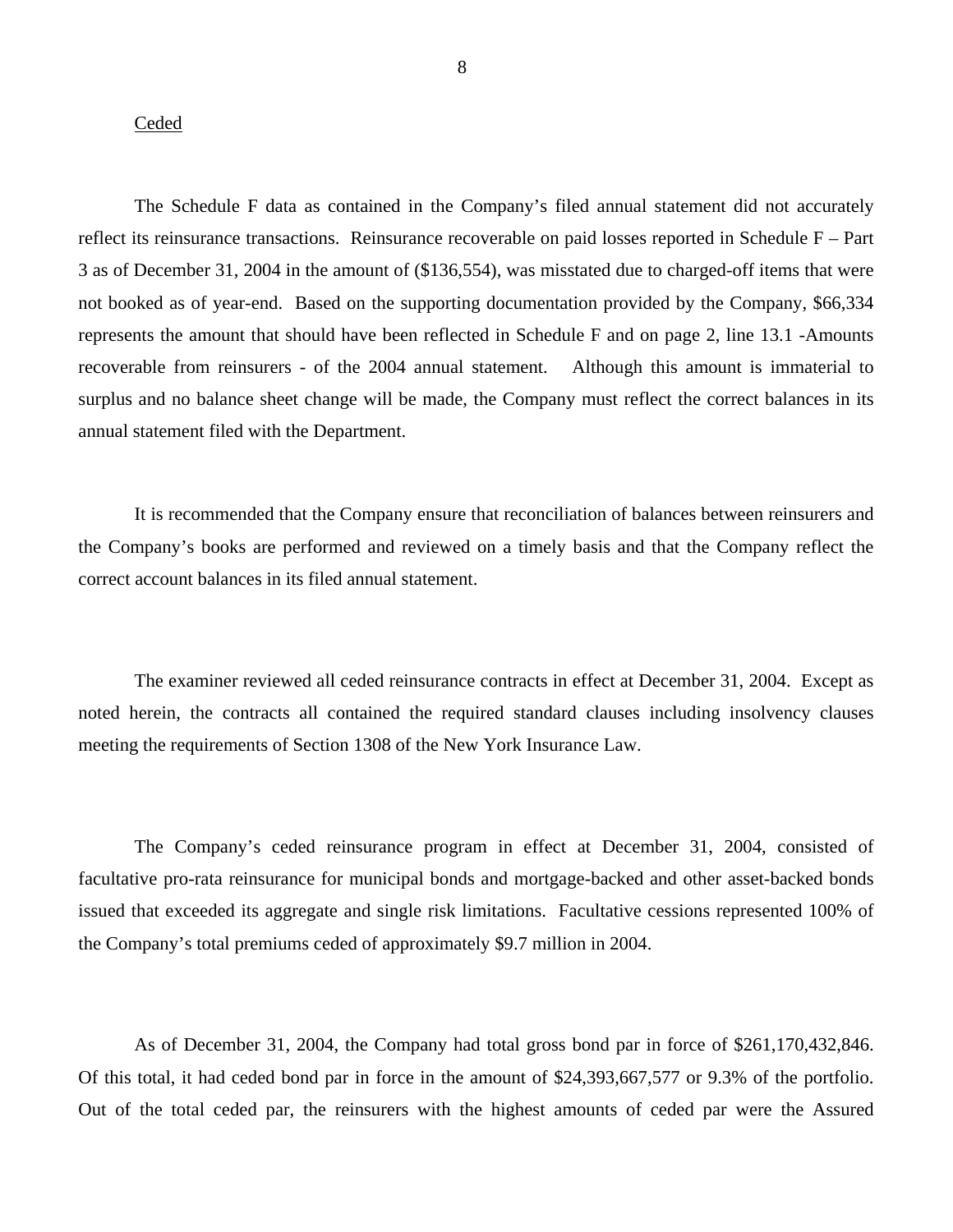<span id="page-12-0"></span>Guaranty Re International Ltd. with a total of \$9,687,125,183 and the Radian Asset Assurance, Inc. with \$8,256,125,627.

The Company also has two excess of loss agreements in force for health care and municipal electric utility exposures. These contracts were entered into in 1996. For health care exposures, the Company's retention is equal to the first \$135,000,000 in aggregate losses in excess of \$45,000,000 per hospital. For electric utility exposures, the Company's retention is equal to the first \$419,000,000 in aggregate losses. As of December 31, 2004, the total par in force insured by the health care excess of loss was \$425,133,894 and the total par in force insured by the electric utility excess of loss was \$808,461,437.

Since the prior examination, the Company did not enter into any quota share treaties. Additionally, as in the prior examination, in cases where the Company required reinsurance, facultative treaty reinsurance was obtained during the current examination period. There were no other major changes in the Company's reinsurance program since the prior examination.

## Unauthorized Reinsurance

The trust agreements obtained by the Company in order to take credit for cessions made to unauthorized reinsurers were reviewed for compliance with Department Regulation 114. No exceptions were noted.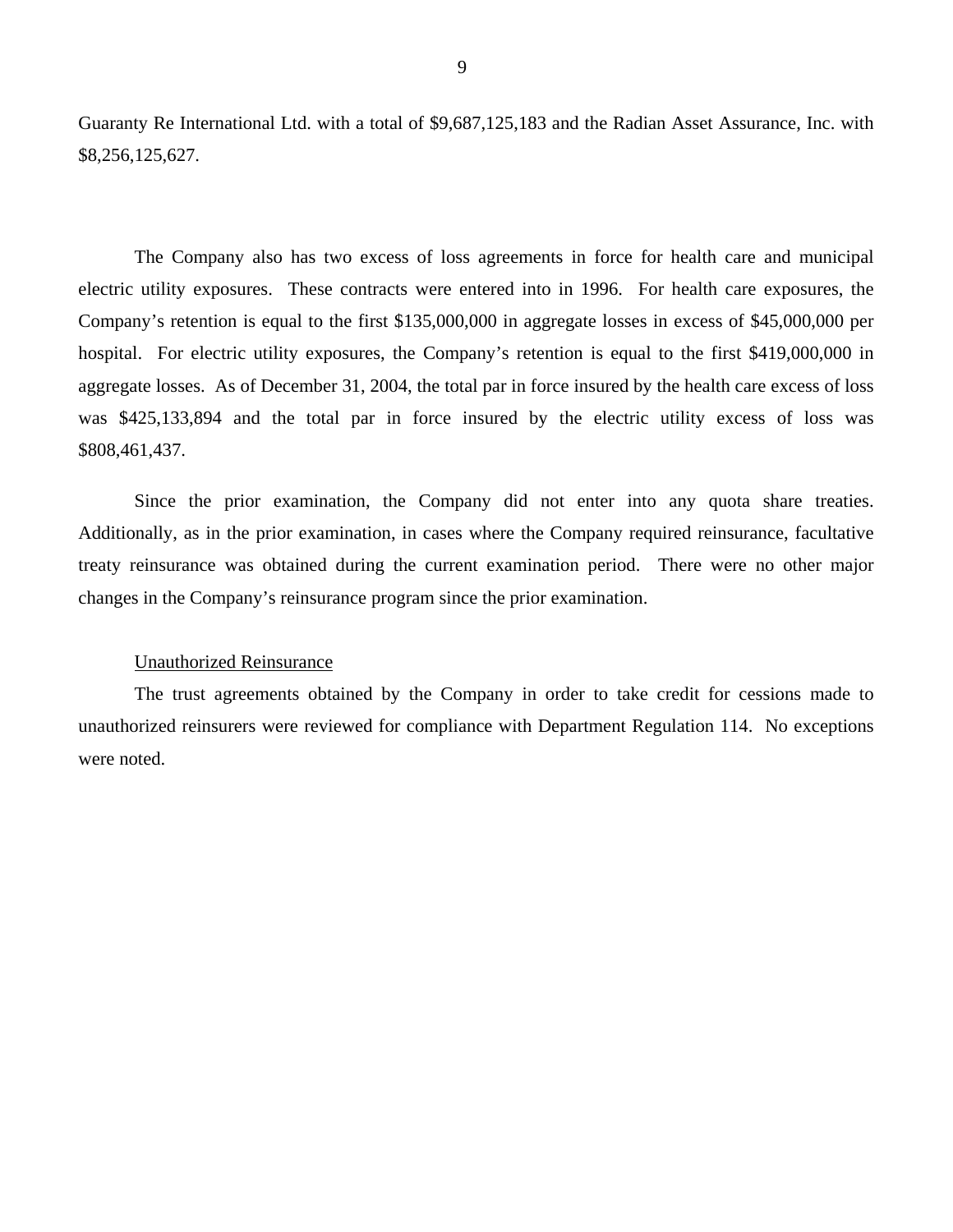### D. Holding Company System

As of December 31, 2004, the Company is a wholly-owned subsidiary of FGIC Corporation, a Delaware corporation, which in turn is owned by The PMI Group, Inc. ("PMI").

During 2004, FGIC capitalized two wholly-owned subsidiaries, FGIC UK Ltd. and FGIC UK Services Ltd. FGIC UK Ltd. was licensed by the UK Financial Services Authority in November 2004 to write financial guaranty business in the United Kingdom and other European Union member countries. FGIC UK Services Ltd. will perform management services for both the UK branch and FGIC UK Ltd.

It is noted that FGIC has two reinsurance agreements with its affiliate FGIC UK Ltd: 1) quota share reinsurance agreement and 2) excess of loss reinsurance agreement effective March 31, 2004, which were submitted to this Department on April 8, 2004. The agreements were non-disapproved by letter dated November 3, 2004.

Section 1505(d)(2) of the New York Insurance Law states in part that:

"any reinsurance treaty or contract within the holding company system may not be entered into unless the insurer has notified the superintendent in writing of its intention to enter into any such transaction at least thirty days prior thereto, or such shorter period as he may permit, and he has not disapproved it within such period".

Since the contracts were not submitted at least 30 days prior to commencement, the Company was in violation of Section 1505(d)(2) of the New York Insurance Law. It is recommended that the Company submit to this Department any reinsurance treaty with an affiliate at least thirty days prior to commencement pursuant to the provisions of Section 1505(d)(2) of the New York Insurance Law.

A review of the holding company registration statements filed with this Department indicated that such filings were complete and were filed in a timely manner pursuant to Article 15 of the New York Insurance Law and Department Regulation 52.

Pursuant to Article 15 of the New York Insurance Law, The PMI Group, Inc. is deemed to be the ultimate holding company of Financial Guaranty Insurance Company.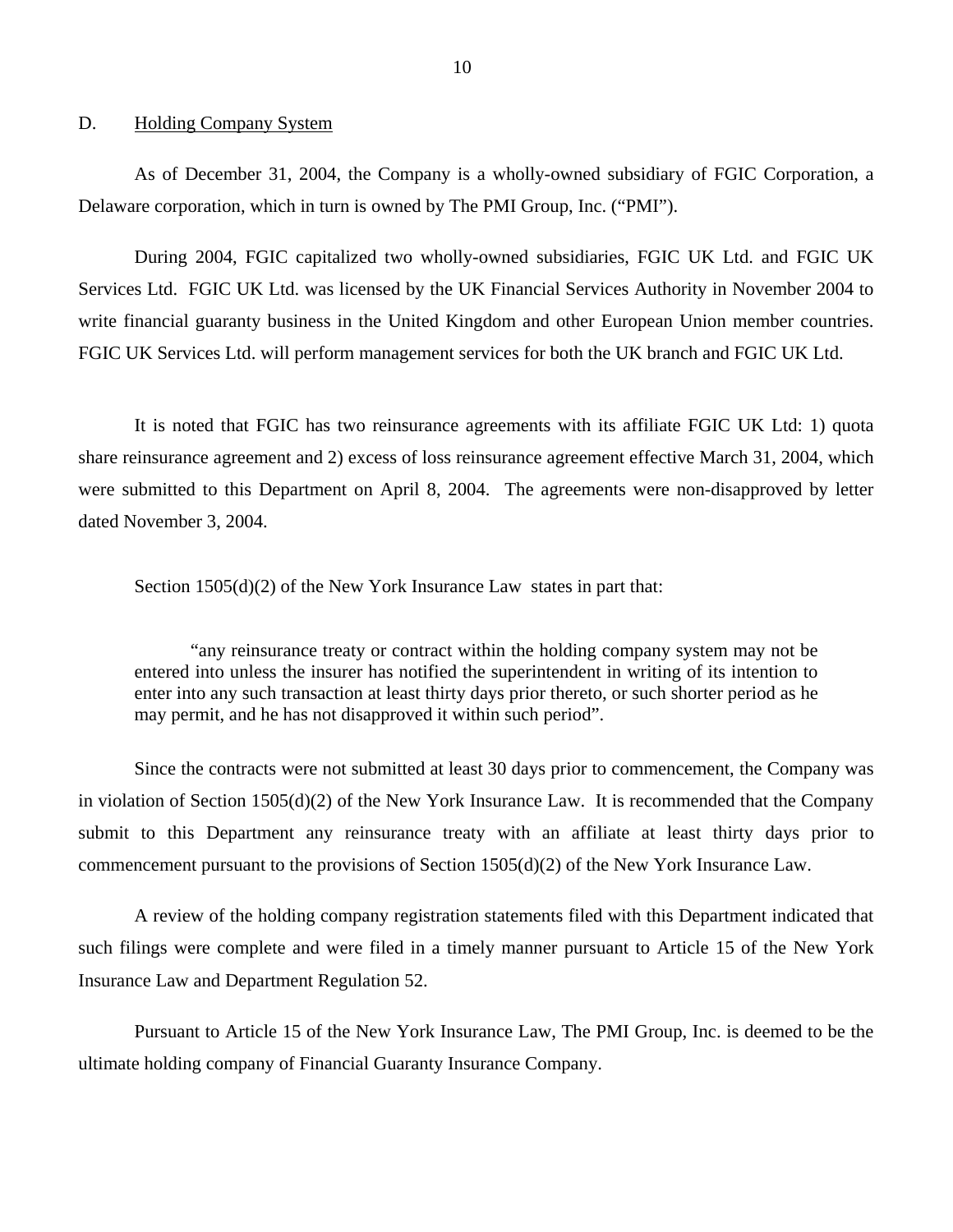

The following is an abbreviated chart of the holding company system at December 31, 2004: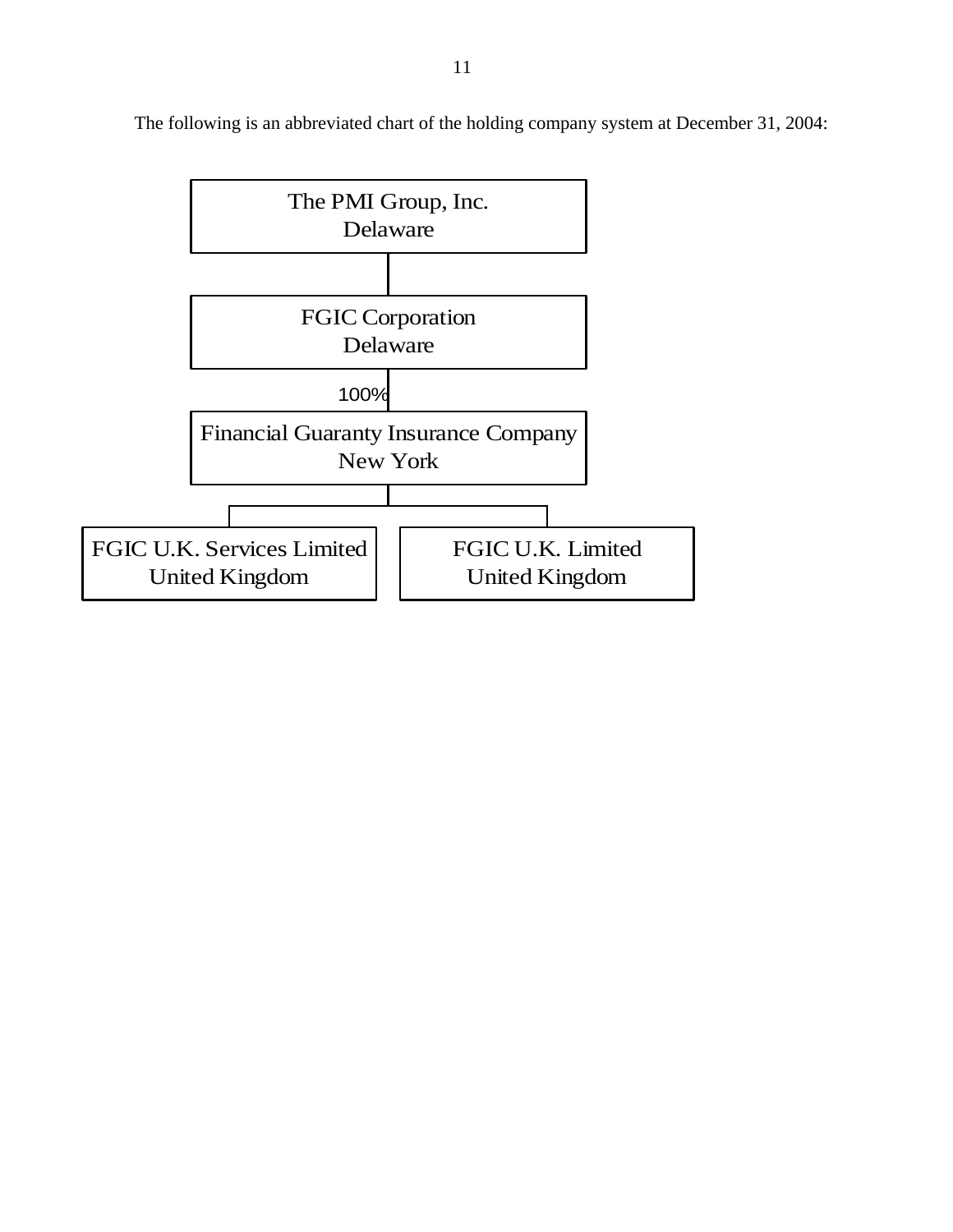At December 31, 2004, the Company was party to the following agreements with other members of its holding company system:

#### 1. Federal Income Tax Allocation Agreement

The Company amended and restated its federal income tax allocation agreement with FGIC Corporation effective December 18, 2003. The agreement provides for the Company to file a consolidated income tax return with FGIC Corporation and all other subsidiaries of FGIC. The review of this agreement revealed that it is in compliance with the requirements of Department Circular Letter No. 33 (1979). This agreement was non-disapproved by this Department.

### 2. Space and Cost Sharing Agreement with FGIC Corporation

The Company makes available office space to FGIC Corporation. In addition, the Company and FGIC Corporation provides to each other actuarial, legal loss prevention, data processing, accounting, claims, appraisal, collection services, investment advice, technology, personnel, underwriting, risk management, surveillance, business continuity, disaster recovery and any other services related to the functions involved in the operation of the insurance business including and not limited to the business of an insurance holding company. This agreement became effective on January 1, 2004. The Department found this agreement non-objectionable.

## 3. Space and Cost Sharing Agreement with FGIC UK Ltd.

The Company provides actuarial, legal loss prevention, data processing, accounting, claims, appraisal, collection services, investment advice, technology, personnel, underwriting, risk management, surveillance, business continuity, disaster recovery and any other service related to the functions involved in the operation of the insurance business including and not limited to the business of an insurance holding company. This agreement became effective on November 16, 2004. The Department found this agreement non-objectionable.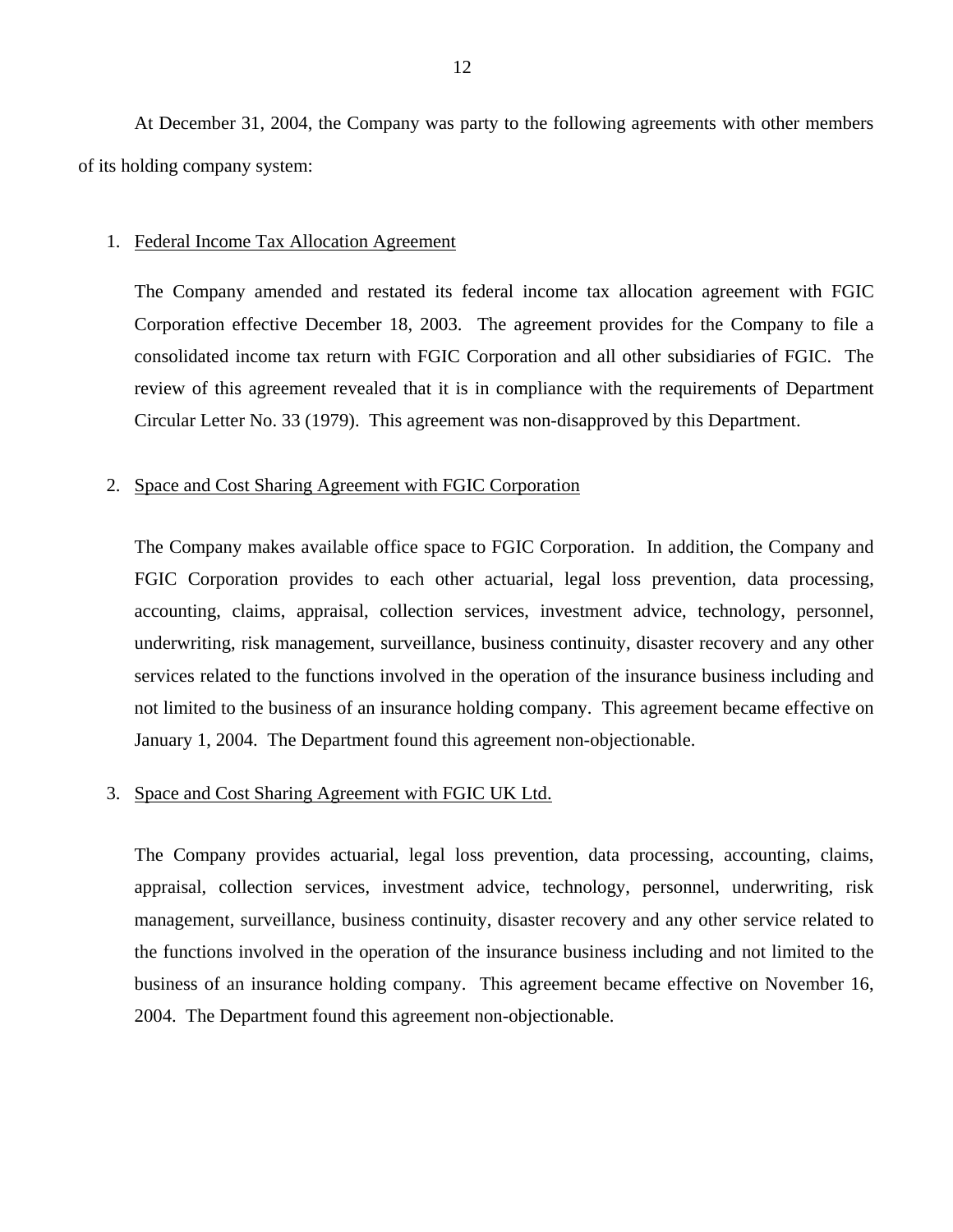### <span id="page-16-0"></span>E. Abandoned Property Law

Section 1316 of the New York Abandoned Property Law provides that amounts payable to a resident of this state from a policy of insurance, if unclaimed for three years, shall be deemed to be abandoned property. Such abandoned property shall be reported to the comptroller on or before the first day of April each year. Such filing is required of all insurers regardless of whether or not they have any abandoned property to report.

The Company's abandoned property reports for the period under examination were not filed on a timely basis pursuant to the provisions of Section 1316 of the New York Abandoned Property Law. Abandoned property reports for the years ended 2003 and 2004 were filed after the due date of April  $1<sup>st</sup>$ . Section 1316(2) of the Abandoned Property Law states in part:

**"**Such abandoned property shall be reported to the comptroller annually on or before the first day of April. Such report shall be in such form and manner as the comptroller may prescribe".

It is recommended that the Company file its abandoned property reports on a timely basis pursuant to the provisions of Section 1316 of the New York Abandoned Property Law.

The Company failed to provide copies of the abandoned property reports filed with the Office of the New York State Comptroller for the years 2000, 2001, and 2002 because the Company cannot locate the copies. Part 243.2 (a) of Department Regulation 152 states in part:

"...Every insurer shall maintain its claims, rating, underwriting marketing, complaint, financial, and producer licensing records, and such other records subject to examination by the superintendent, in accordance with the provisions of this Part".

As such, the Company is in violation of the records retention requirements of Regulation 152 (Part 243), Section 243.2(a) which requires the retention of this type of record for a period of six calendar years from its creation or until after the filing of the report on examination or the conclusion of the investigation in which the record was subject for review.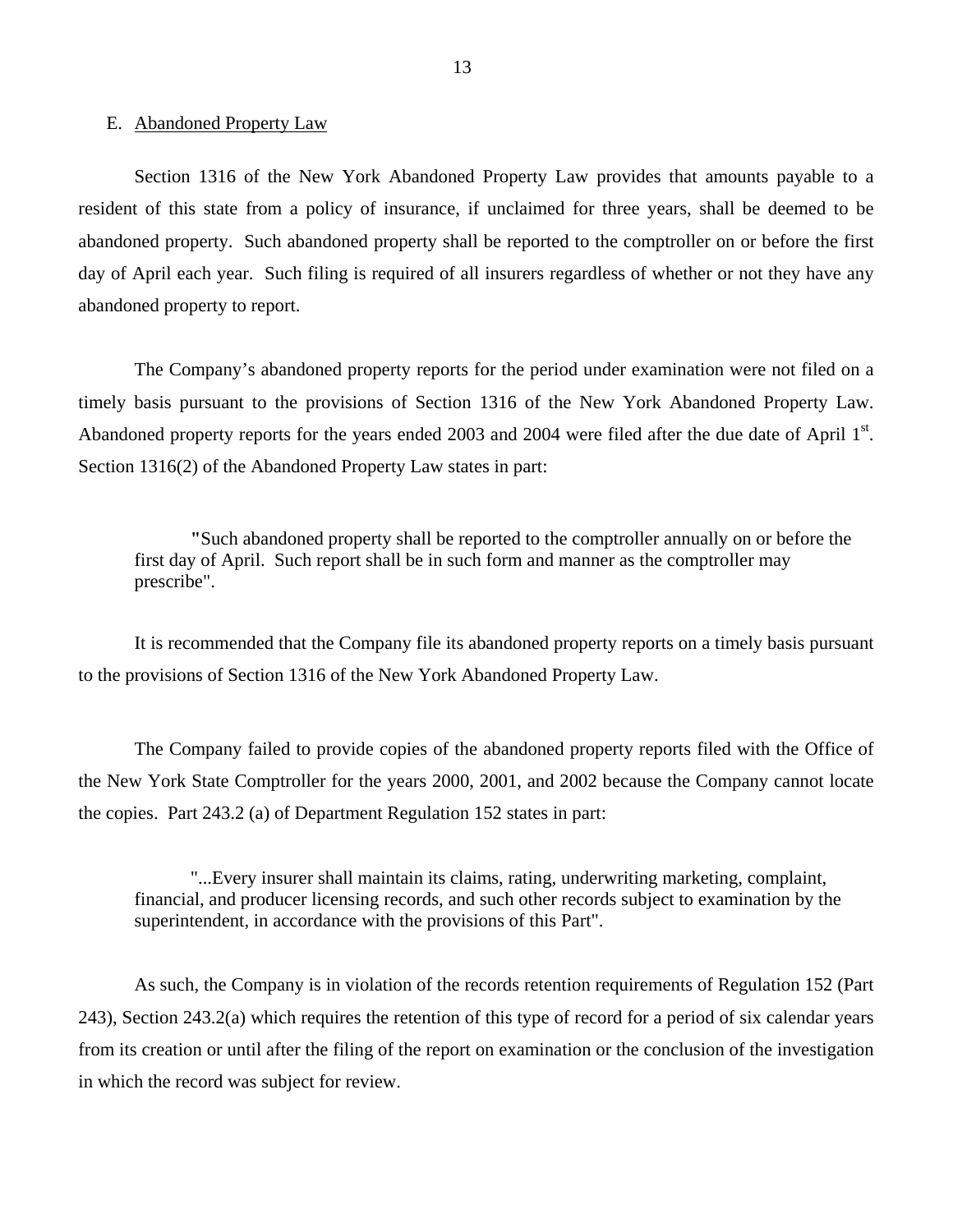It is recommended that the Company comply with the record retention requirements of Department Regulation 152.

## F. Significant Operating Ratios

The following ratios have been computed as of December 31, 2004, based upon the results of this examination:

| Net premiums written to                                                                   |      |
|-------------------------------------------------------------------------------------------|------|
| surplus as regards policyholders                                                          | 2.7% |
| Liabilities to liquid assets (cash and invested<br>assets less investments in affiliates) | 63%  |
| Premiums in course of collection to<br>surplus as regards policyholders                   |      |

All of the above ratios fall within the benchmark ranges set forth in the Insurance Regulatory Information System of the National Association of Insurance Commissioners.

The underwriting ratios presented below are on an earned/incurred basis and encompass the fiveyear period covered by this examination:

|                                      | <b>Amounts</b> | Ratios  |
|--------------------------------------|----------------|---------|
| Losses and loss adjustment           |                |         |
| expenses incurred                    | \$8,535,063    | 1.43%   |
| Other underwriting expenses incurred | 206,696,876    | 34.57   |
| Net underwriting gain                | 382,686,136    | 64.00   |
| Premiums earned                      | \$597,918,075  | 100.00% |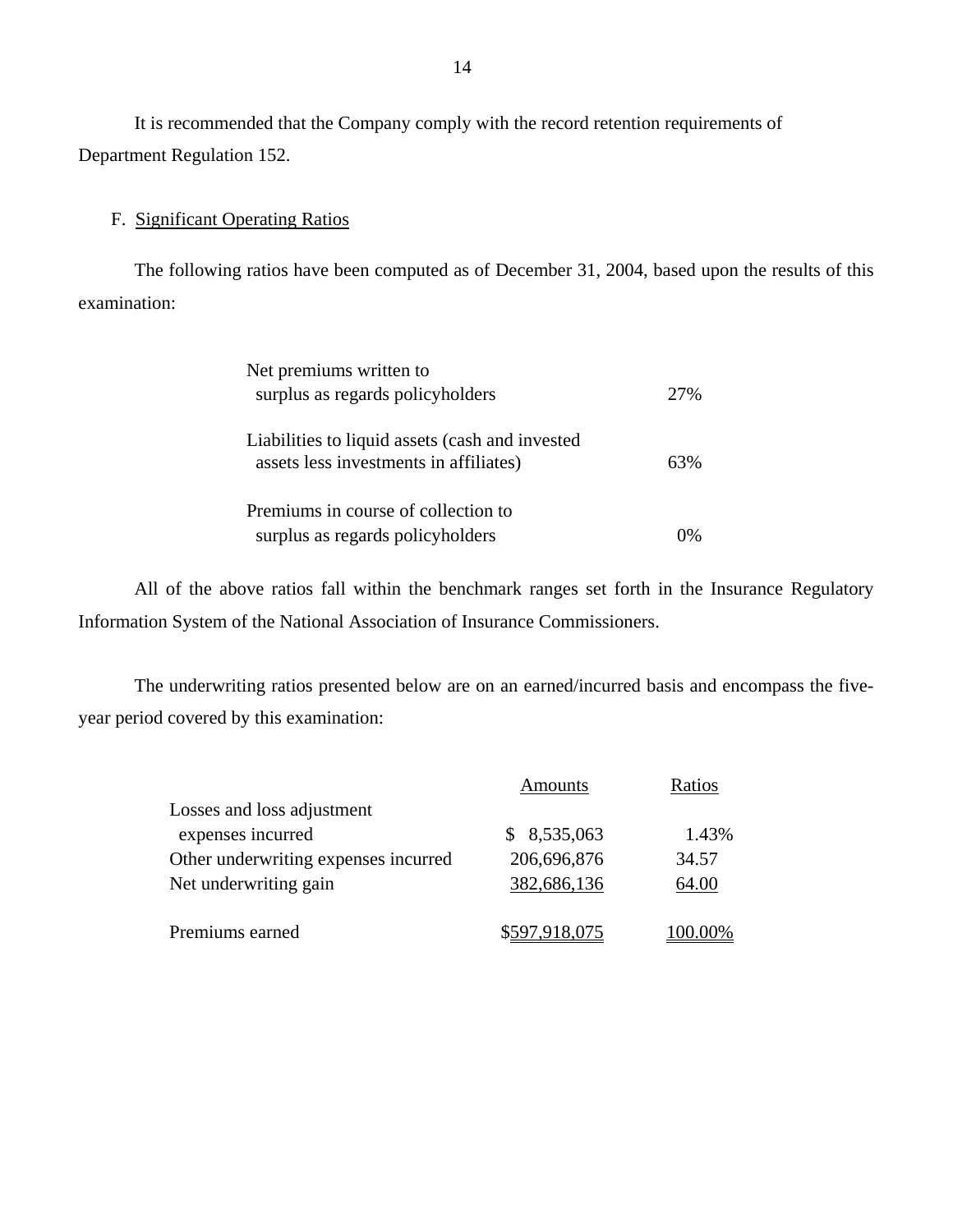## <span id="page-18-0"></span>G. Accounts and Records

## 1) Custodian Agreement with State Street Bank

The review of the Company's custodian agreement with State Street Bank revealed that the agreement lacks one of the twelve NAIC custodian agreement provisions. The provision missing is as follows:

a) That if the custodial agreement has been terminated or if 100% of the account assets in any one custody account have been withdrawn, the custodian shall provide written notification, within three business days of termination or withdrawal, to the insurer's domiciliary commissioner.

It was also noted that the Company's response to General Interrogatory No. 23 regarding custodian agreements was not accurately filled out.

It is recommended that the Company amend its custodian agreement to include all the protective covenants and provisions in order to comply with the requirements set forth in the NAIC Financial Condition Examiners Handbook and to Insurance Department guidelines.

It is also recommended that the Company respond accurately to General Interrogatory questions of the annual statement.

## 2) Certified Public Accountant ("CPA") Contract with Ernst & Young LLP

The Company retained Ernst & Young LLP as its independent certified public accountant for 2004. The review of the Company's contract with Ernst & Young for the 2004 audit revealed that the contract does not comply with the requirements specified in Section 89.2 of Department Regulation 118.

Section 89.2 states that:

"Every insurer subject to this Part shall retain an independent Certified Public Accountant (CPA) who agrees by written contract with such insurer to comply with the provisions of section 307(b) of the Insurance Law, this Part and the Code of Professional Conduct adopted by the American Institute of Certified Public Accountants (AICPA). Such contract must specify that: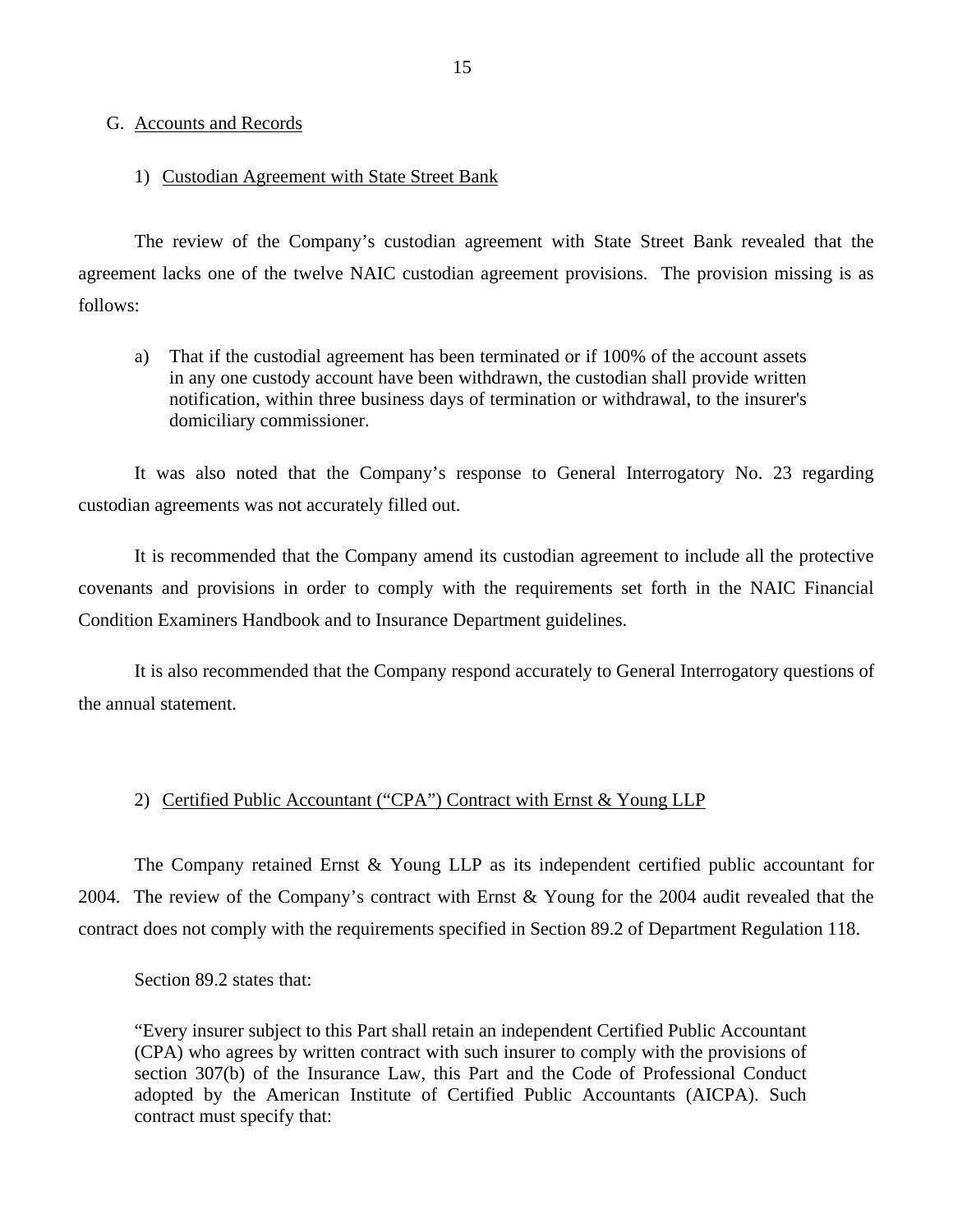(a) on or before May  $31<sup>st</sup>$ , the CPA shall provide an audited financial statement of such insurer and of any subsidiary required by section 307(b)(1) of the Insurance Law together with an opinion on the financial statements of such insurer and any such subsidiary for the prior calendar year and an evaluation of the insurer's and any such subsidiary's accounting procedures and internal control systems as are necessary to the furnishing of the opinion;

(b) any determination by the CPA that the insurer has materially misstated its financial condition as reported to the superintendent or that the insurer does not meet minimum capital or surplus to policyholder requirements set forth in the Insurance Law shall be given by the CPA, in writing, to the superintendent within 15 calendar days following such determination; and

(c) the workpapers and any communications between the CPA and the insurer relating to the audit of the insurer shall be made available for review by the superintendent at the offices of the insurer, at the Insurance Department or at any other reasonable place designated by the superintendent. The CPA must retain for review such workpapers and communications in accordance with the provisions of Part 243 of this Title (Regulation 152). More specifically, such workpapers and communications must be retained by the CPA for the period specified in sections 243.2(b)(7) and (c) of this Title. For the purposes of this subdivision, the workpapers and communications shall be deemed to have been created on the date the filing required by section 89.2(a) of this Part was submitted to the superintendent".

The review revealed that the contract does not contain the above provisions.

It is recommended that the Company ensure that the contract with its CPA firm complies with the requirements of Department Regulation 118.

### 3) Conflict of Interest – Surveillance & Underwriting

The review of the documents provided by the Company relative to the Surveillance Area and Underwriting personnel revealed that one employee who is listed as Managing Director in the Surveillance Area is also listed as Public Finance Risk Manager in the Underwriting Department in 2002.

 Department guidelines require that financial guarantee insurers' surveillance function and the individuals performing this function are separate and apart from the individuals involved in underwriting decisions/operation. This is also a good business practice.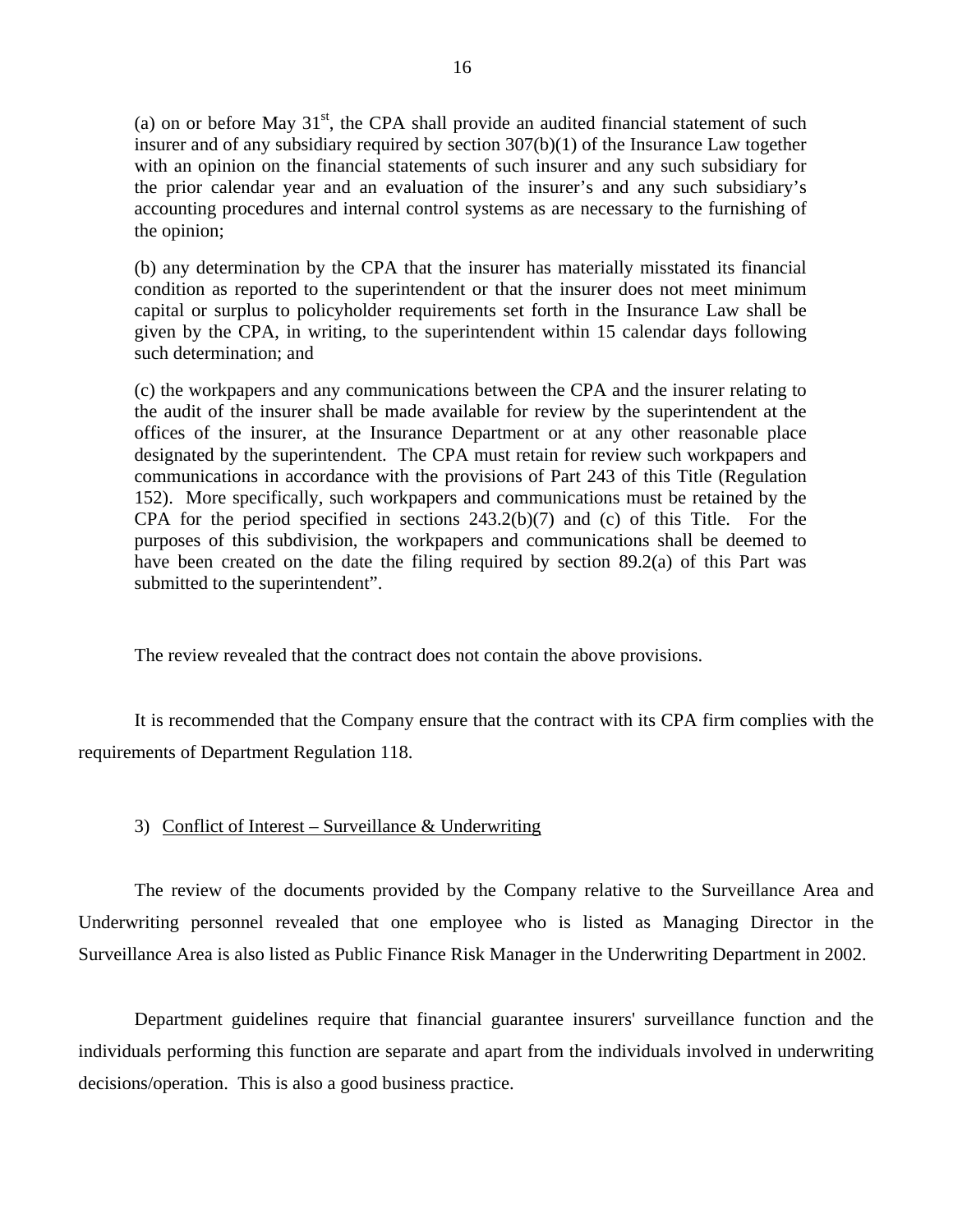<span id="page-20-0"></span>It is recommended that the Company comply with Department guidelines and segregate the duties of its employees.

## H. Subsequent Events

The Company has exposures in areas affected by Hurricane Katrina. FGIC has indicated that it had insured almost \$4.13 billion (Net Par In-Force) as of September 30, 2005 of municipal debt in the region hit by Hurricane Katrina.

The Company's watch list as of September 30, 2005 included deals totaling \$977,345,378 Net Par In-Force related to Hurricane Katrina as follows:

Risk Category 1: There has been a significant event that is worthy of note and closer ongoing monitoring.

• 14 deals with \$399,262,653 Net Par In-Force.

Risk Category 2: Credit deterioration has occurred and there is a possibility of continued deterioration.

• 9 deals with \$503,082,725 Net Par In-Force.

Risk Category 3: Significant credit risk is present, but a limited margin of safety remains.

• No deals listed under this category.

Risk Category 4: Default has occurred or is highly likely. If default has not yet occurred, capacity for meeting financial commitments is highly questionable.

• One deal with \$75,000,000 Net Par In-Force.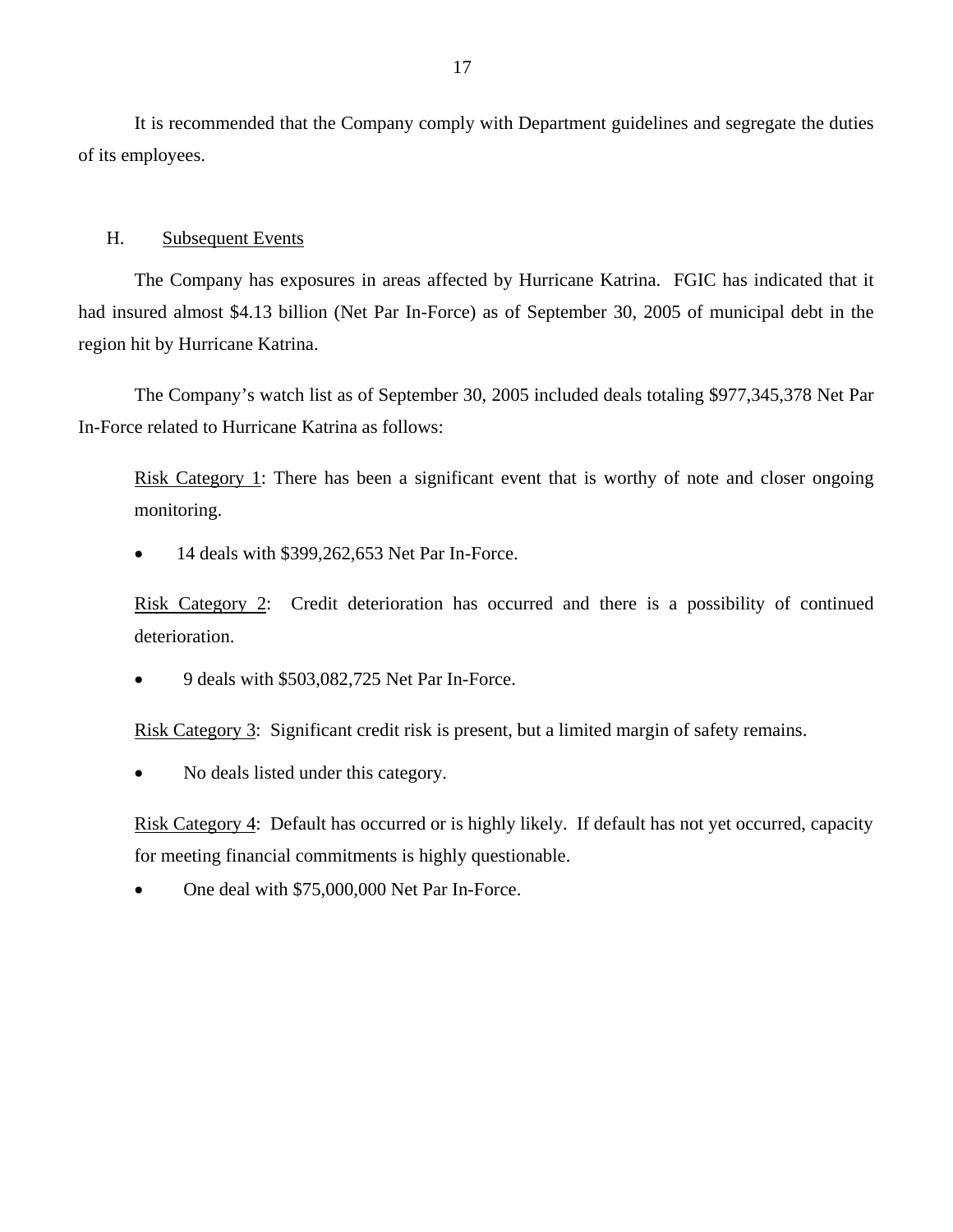# **3. FINANCIAL STATEMENTS**

# A. Balance Sheet

The following shows the assets, liabilities and surplus as regards policyholders as of December 31, 2004 as determined by this examination and as reported by the Company:

| Assets                                                            |                 | <b>Assets Not</b> | Net Admitted              |
|-------------------------------------------------------------------|-----------------|-------------------|---------------------------|
|                                                                   | Assets          | Admitted          | Assets                    |
| <b>Bonds</b>                                                      | \$2,805,929,623 | \$0               | \$2,805,929,623           |
| Preferred stocks                                                  | 19,242,285      | 0                 | 19,242,285                |
| Common stocks                                                     | 38,165,768      | 0                 | 38, 165, 768              |
| Cash, cash equivalents and short-term<br>investments              | 202,357,229     | 0                 |                           |
| Contract loans                                                    | $\theta$        | 0                 | 202, 357, 229<br>$\theta$ |
| Other invested assets                                             | 10,809,930      | 0                 | 10,809,930                |
| Investment income due and accrued                                 | 36,131,921      | $\theta$          | 36,131,921                |
| Amounts recoverable from reinsurers                               | (136, 554)      | 0                 | (136, 554)                |
| Net deferred tax asset                                            | 38,176,097      | 35,395,520        | 2,780,577                 |
| Furniture and equipment, including health<br>care delivery assets | 6,843,224       | 6,843,224         |                           |
| Receivables from parent, subsidiaries and<br>affiliates           | 485,801         | 0                 | 485,801                   |
| Aggregate write-ins for other than invested<br>assets             | 617,647         | 617,647           | $\Omega$                  |
| Total assets                                                      | \$3,158,622,971 | \$42,856,391      | \$3,115,766,580           |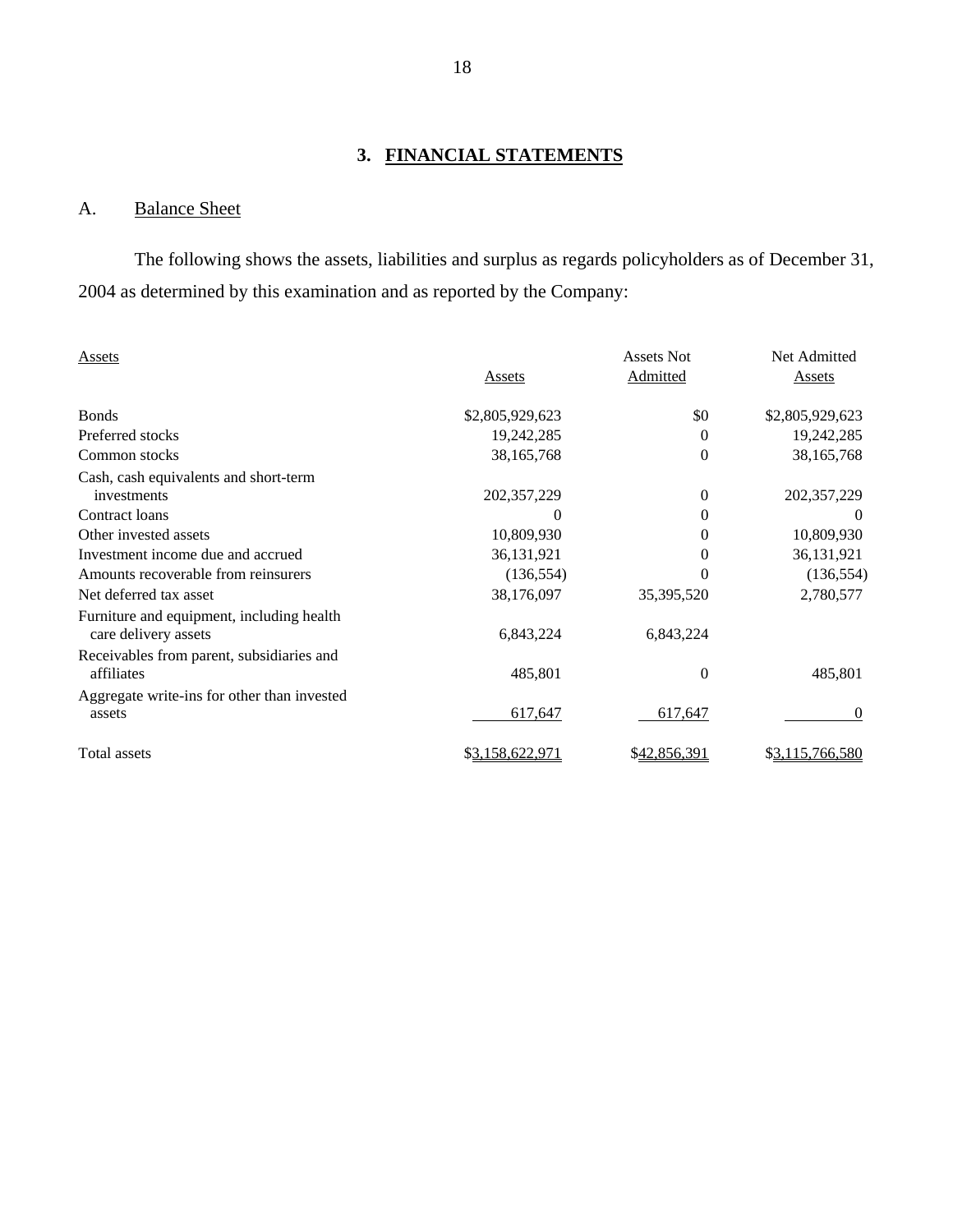#### Liabilities, Surplus and Other Funds

| Losses                                                                |                  | \$<br>13,751,300 |
|-----------------------------------------------------------------------|------------------|------------------|
| Loss adjustment expenses                                              |                  | 1,027,351        |
| Other expenses (excluding taxes, licenses and fees)                   |                  | 24,947,590       |
| Taxes, licenses and fees (excluding federal and foreign income taxes) |                  | 3,332,268        |
| Current federal and foreign income taxes                              |                  | 4,400,632        |
| Unearned premiums                                                     |                  | 1,047,588,765    |
| Ceded reinsurance premiums payable (net of ceding commissions)        |                  | 3,826,186        |
| Payable for securities                                                |                  | 5,714,858        |
| Aggregate write-ins for liabilities                                   |                  |                  |
| Contingency reserves                                                  |                  | 838, 582, 548    |
| Total liabilities                                                     |                  | \$1,943,171,498  |
| <b>Surplus and Other Funds</b>                                        |                  |                  |
| Common capital stock                                                  | \$<br>15,000,000 |                  |
| Gross paid in and contributed surplus                                 | 408,511,360      |                  |
| Unassigned funds (surplus)                                            | 749,083,721      |                  |
| Surplus as regards policyholders                                      |                  | 1,172,595,081    |
| Total liabilities, surplus and other funds                            |                  | \$3,115,766,579  |

The Internal Revenue Service's ("IRS") audit of the Company's consolidated federal income tax returns with its former parent, General Electric Company, covering tax years 2000 through 2002 is currently in progress. The IRS has not yet performed the audit of the Company's tax returns covering tax years 2003 and 2004. The examiner is unaware of any potential exposure of the Company to any tax assessment and no liability has been established herein relative to such contingency.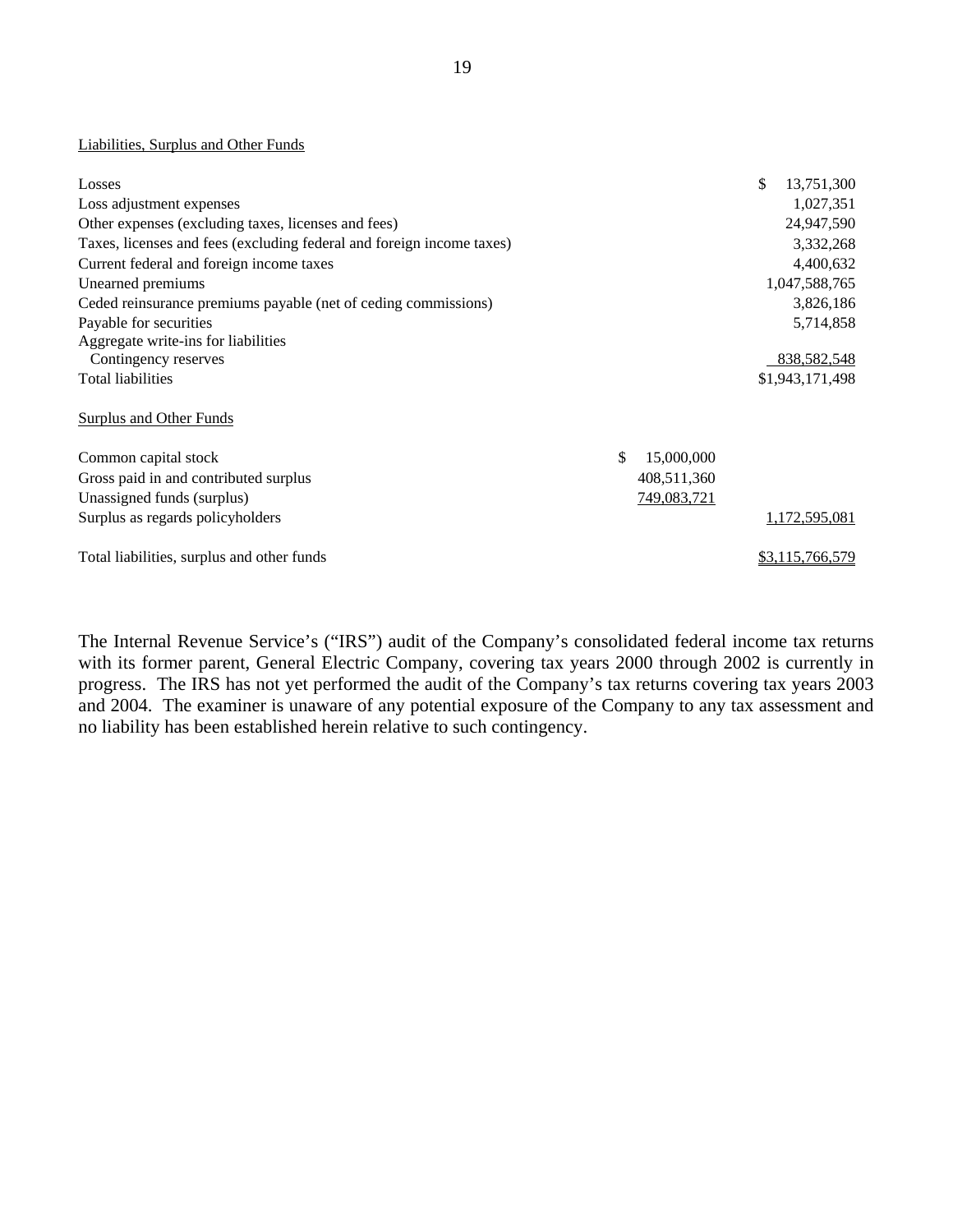# B. Underwriting and Investment Exhibit

Surplus as regards policyholders decreased \$99,111,964 during the five-year examination period January 1, 2000 through December 31, 2004, detailed as follows:

# Statement of Income

| Premiums earned<br>\$597,918,075<br>Deductions:<br>Losses incurred<br>\$<br>8,084,843<br>Loss adjustment expenses incurred<br>450,220<br>Other underwriting expenses incurred<br>206,696,876<br>Total underwriting deductions<br>215,231,939<br>\$382,686,136<br><b>Investment Income</b><br>\$607,839,189<br>Net realized capital gains<br>200,346,864<br>Net investment gain or (loss)<br>808,186,053<br>Net income before dividends to policyholders and before federal<br>\$1,190,872,189<br>and foreign income taxes<br>Federal and foreign income taxes incurred<br>287, 204, 478<br>Net income<br>\$903,667,711 | <b>Underwriting Income</b>      |  |
|------------------------------------------------------------------------------------------------------------------------------------------------------------------------------------------------------------------------------------------------------------------------------------------------------------------------------------------------------------------------------------------------------------------------------------------------------------------------------------------------------------------------------------------------------------------------------------------------------------------------|---------------------------------|--|
|                                                                                                                                                                                                                                                                                                                                                                                                                                                                                                                                                                                                                        |                                 |  |
|                                                                                                                                                                                                                                                                                                                                                                                                                                                                                                                                                                                                                        |                                 |  |
|                                                                                                                                                                                                                                                                                                                                                                                                                                                                                                                                                                                                                        |                                 |  |
|                                                                                                                                                                                                                                                                                                                                                                                                                                                                                                                                                                                                                        |                                 |  |
|                                                                                                                                                                                                                                                                                                                                                                                                                                                                                                                                                                                                                        |                                 |  |
|                                                                                                                                                                                                                                                                                                                                                                                                                                                                                                                                                                                                                        |                                 |  |
|                                                                                                                                                                                                                                                                                                                                                                                                                                                                                                                                                                                                                        | Net underwriting gain or (loss) |  |
|                                                                                                                                                                                                                                                                                                                                                                                                                                                                                                                                                                                                                        |                                 |  |
|                                                                                                                                                                                                                                                                                                                                                                                                                                                                                                                                                                                                                        | Net investment income earned    |  |
|                                                                                                                                                                                                                                                                                                                                                                                                                                                                                                                                                                                                                        |                                 |  |
|                                                                                                                                                                                                                                                                                                                                                                                                                                                                                                                                                                                                                        |                                 |  |
|                                                                                                                                                                                                                                                                                                                                                                                                                                                                                                                                                                                                                        |                                 |  |
|                                                                                                                                                                                                                                                                                                                                                                                                                                                                                                                                                                                                                        |                                 |  |
|                                                                                                                                                                                                                                                                                                                                                                                                                                                                                                                                                                                                                        |                                 |  |
|                                                                                                                                                                                                                                                                                                                                                                                                                                                                                                                                                                                                                        |                                 |  |
|                                                                                                                                                                                                                                                                                                                                                                                                                                                                                                                                                                                                                        |                                 |  |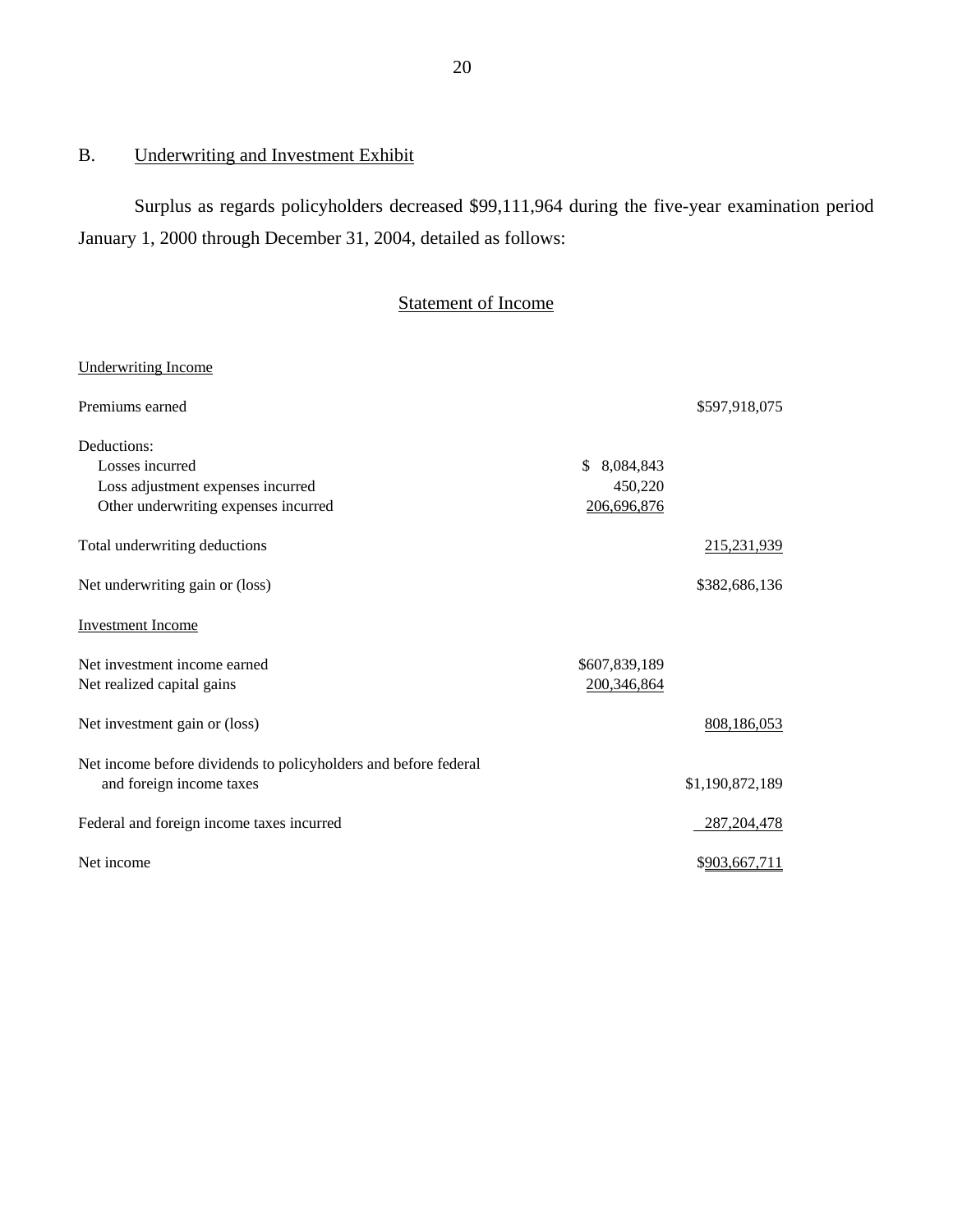# Capital and Surplus Account

## Surplus as regards policyholders per report on examination as of December 31, 1999 \$1,271,707,045

|                                                                                       | Gains in       | Losses in                     |                         |
|---------------------------------------------------------------------------------------|----------------|-------------------------------|-------------------------|
|                                                                                       | <b>Surplus</b> | <b>Surplus</b>                |                         |
| Net income                                                                            | \$903,667,711  |                               |                         |
| Net unrealized capital (losses)                                                       |                | \$<br>4,890,330               |                         |
| Change in net unrealized foreign exchange capital gains                               | 7,928,947      |                               |                         |
| Change in net deferred income tax                                                     | 21,352,575     |                               |                         |
| Change in non-admitted assets                                                         |                | 27,029,934                    |                         |
| Change in provision for reinsurance                                                   | 25,000         |                               |                         |
| Change in surplus notes                                                               | 62,479         |                               |                         |
| Surplus (contributed to) withdrawn from protected cells                               |                |                               |                         |
| Cumulative effect of changes in accounting principles                                 | 1,803,187      |                               |                         |
| Surplus adjustments paid in                                                           | 25,000,000     |                               |                         |
| Dividends to stockholders                                                             |                | 834,320,000                   |                         |
| Aggregate write-ins for gains and losses in surplus                                   | $\theta$       | 192,711,599                   |                         |
| Total gains and losses                                                                |                | \$959,839,899 \$1,058,951,863 |                         |
| Net increase (decrease) in surplus                                                    |                |                               | (99, 111, 964)          |
| Surplus as regards policyholders per report on<br>examination as of December 31, 2004 |                |                               | \$ <u>1,172,595,081</u> |
|                                                                                       |                |                               |                         |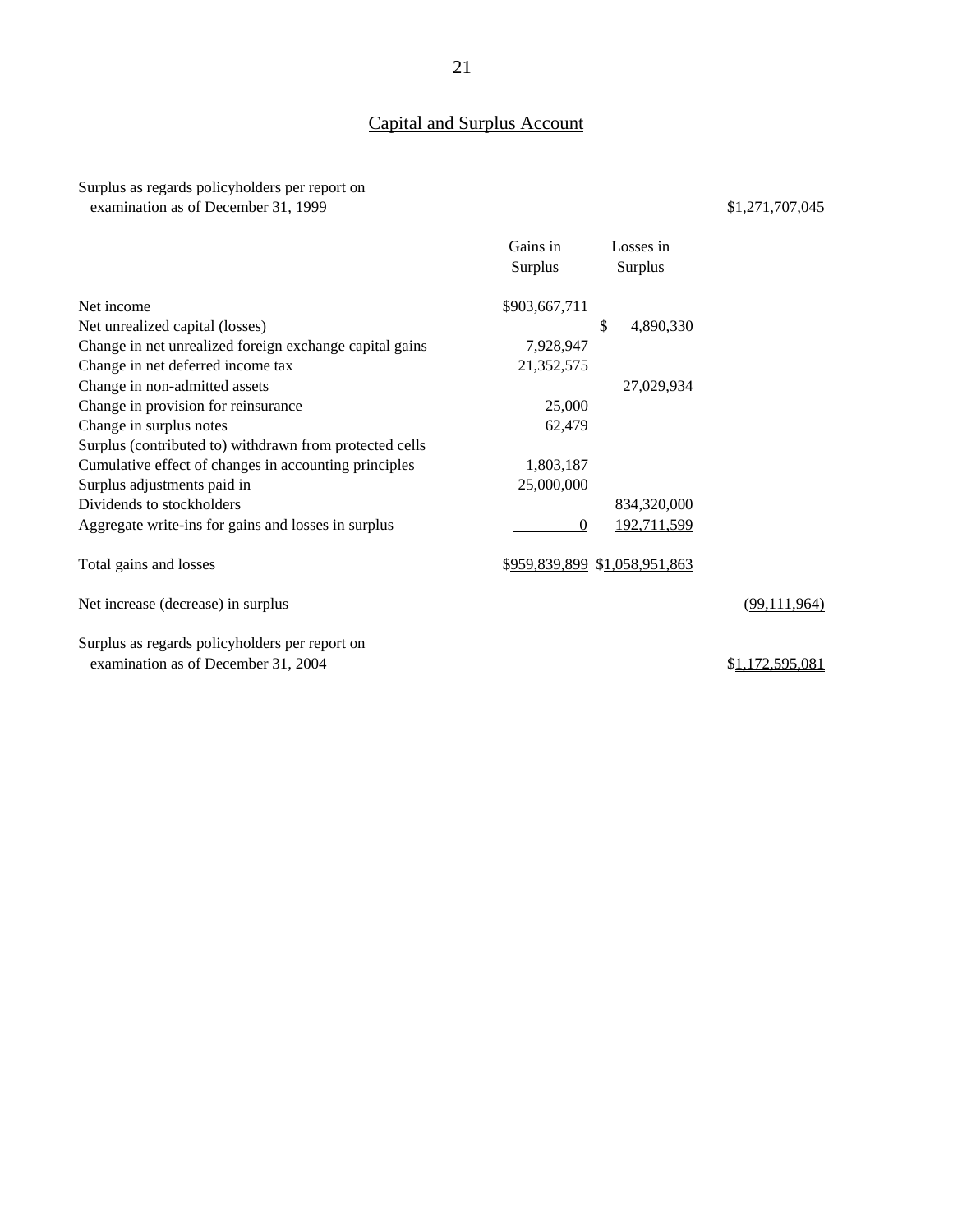## **4. LOSSES AND LOSS ADJUSTMENT EXPENSES**

<span id="page-25-0"></span>The examination liability for the captioned items of \$14,778,651 is the same as reported by the Company as of December 31, 2004. The Company establishes a case basis reserve for the present value of an estimated loss when, in management's opinion, the likelihood of a future loss is probable and determinable at the balance sheet date. Pursuant to Section 6903(b) of the New York Insurance Law, financial guaranty companies are allowed to discount their loss reserves by a rate of return on the admitted assets of the insurer as of the day of the calculation of such reserves. As of the examination date, the discount to account for the time value of money included as a reduction in the Company's loss reserves was \$1,900,000. The Company discounted its loss reserves at a rate of 3.8%, which is the average pre-tax yield on admitted assets. This rate corresponds to the discount rate permitted by statute.

In addition to case reserves, the Company is required to establish and maintain contingency reserve for the protection of insureds and claimants against the effect of excessive losses occurring during adverse economic cycles. The amounts required for these reserves depend on the types of bonds being insured and are established according to Section 6903(a) of the New York Insurance Law. As of December 31, 2004, the Company reported contingency reserves of \$838,582,548.

#### **5. MARKET CONDUCT ACTIVITIES**

In the course of this examination, a review was made of the manner in which the Company conducts its business practices and fulfills its contractual obligations to policyholders and claimants. The review was general in nature and is not to be construed to encompass the more precise scope of a market conduct investigation, which is the responsibility of the Market Conduct Unit of the Property Bureau of this Department.

The general review was directed at practices of the Company in the following areas:

A. Policy Forms

No problem areas were encountered.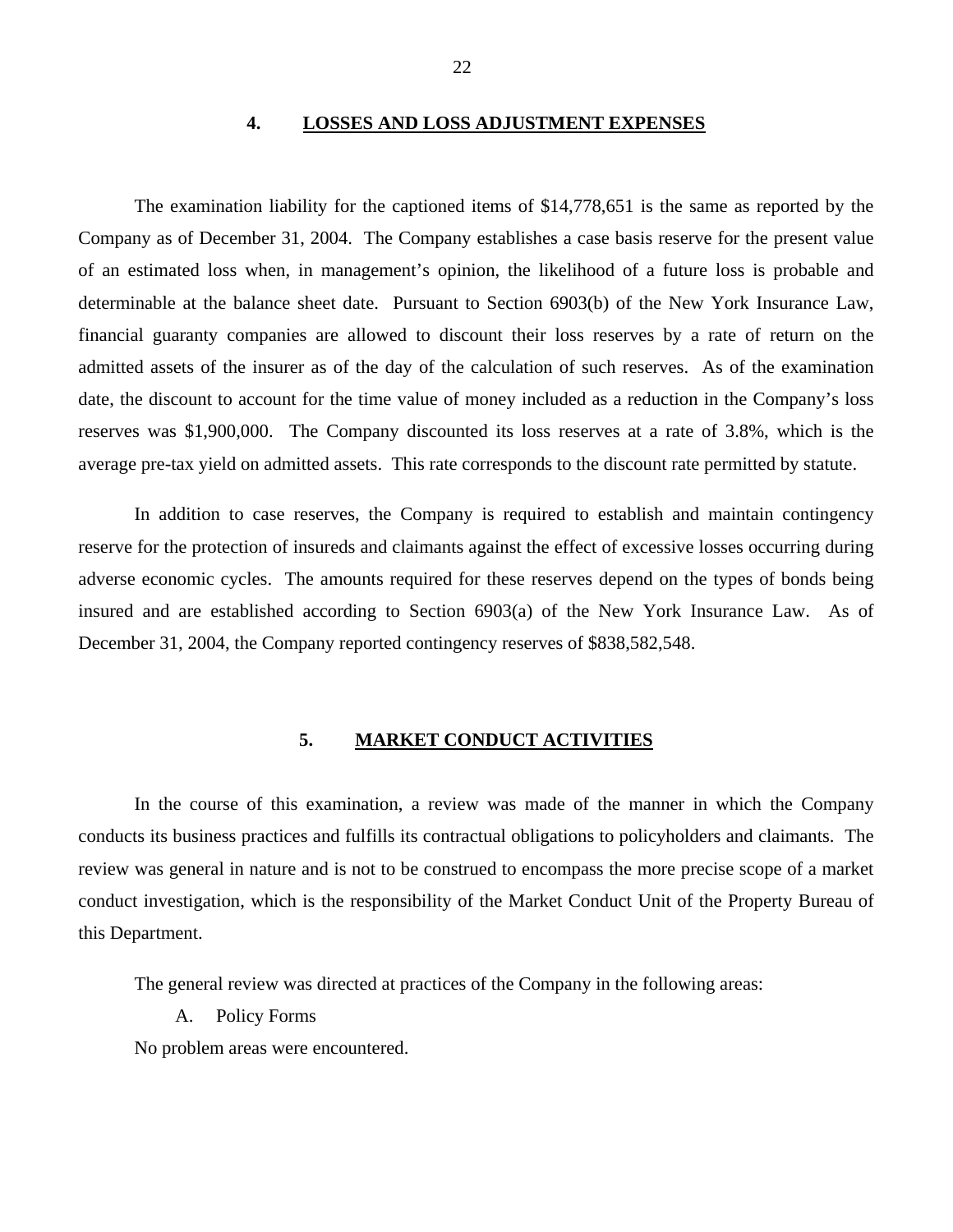The prior report on examination contained six recommendations as follows (page numbers refer to the prior report):

# ITEM PAGE NO.

6

# A. Management

It was recommended that the Company ensure that all directors, officers and key employees complete conflict of interest statements on yearly basis.

The Company has not complied with this recommendation. A similar comment is contained in this report.

# B. Holding Company System

# Sub-lease Agreements

It was recommended that the Company comply with Section 1505(d)(3) of the New York Insurance Law in all future transactions with members of the holding company system. 15

It was recommended that the Company formalize its sub-lease agreements with GE Capital Preferred Asset Corporation ("GE Capital") and pursuant to Section  $1505(d)(3)$  of the New York Insurance Law submit them to the Department. 16

As of December 31, 2004, the Company does not have sub-lease agreements in its current space at 125 Park Avenue, New York, New York.

# Cost Sharing Agreements and Space Sharing Agreements

It was recommended that the Company comply with the expense 18-19 allocation and documentation requirements contained in its various cost sharing and space sharing agreements filed with the Department.

The Company has complied with this recommendation.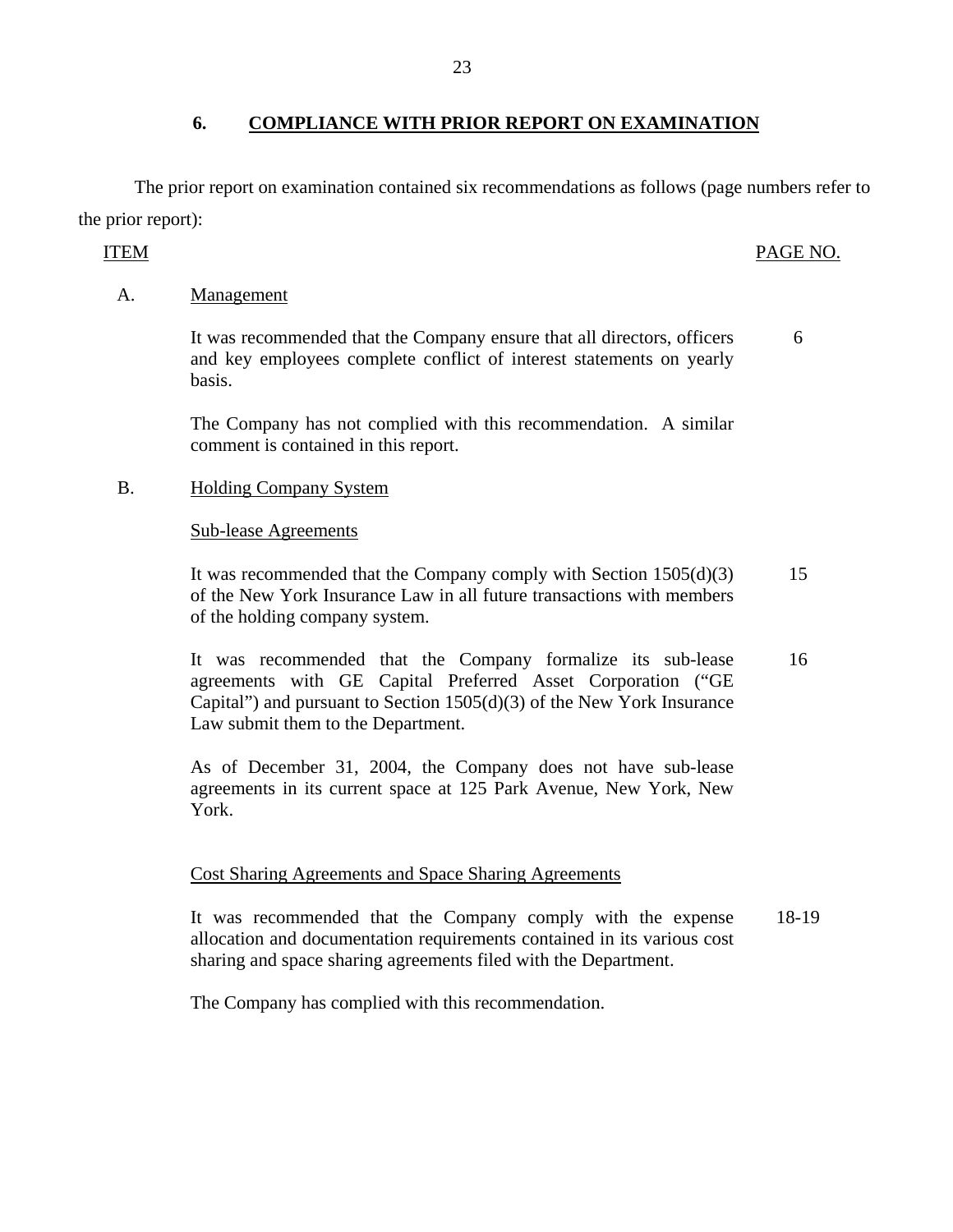## ITEM PAGE NO.

## Investment Management Agreement

It was recommended that the Company submit the investment management agreement entered into with its affiliate GECC, to this Department pursuant to Section 1505(d)(3) of the New York Insurance Law. 21

The Company's investment managers as of the examination date are unaffiliated with the Company.

#### C. Abandoned Property Law

It was recommended that the Company comply with Section 1316 of the New York Abandoned Property Law and file on a yearly basis, the required abandoned property reports with the Office of the New York State Comptroller.

The Company has not complied with this recommendation. A similar recommendation is contained in this report.

22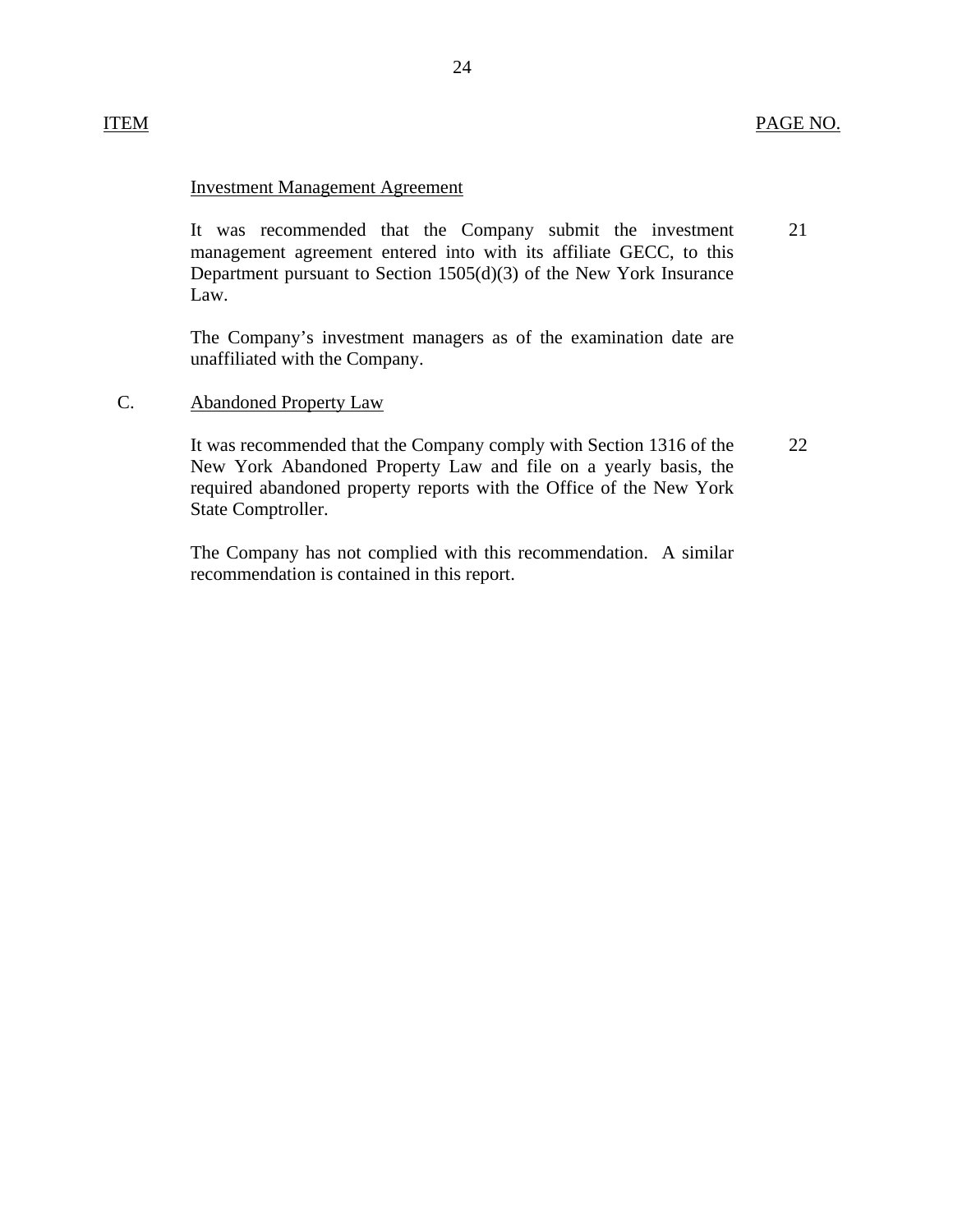## **7. SUMMARY OF COMMENTS AND RECOMMENDATIONS**

## <span id="page-28-0"></span>ITEM PAGE NO.

## A. Management

It is recommended that the Company ensure that all directors, officers and 6 key employees complete conflict of interest statements on a yearly basis.

## B. Reinsurance

It is recommended that the Company ensure that reconciliation of 8 balances between reinsurers and the Company's books are performed and reviewed on a timely basis and that the Company reflect the correct account balances in its filed annual statement.

## C. Holding Company System

It is recommended that the Company submit to this Department any 9 reinsurance treaty with an affiliate at least thirty days prior to commencement pursuant to the provisions of Section 1505(d)(2) of the New York Insurance Law.

## D. Abandoned Property Law

- i. It is recommended that the Company file its abandoned property reports 13 on a timely basis pursuant to the provisions of Section 1316 of the New York Abandoned Property Law.
- ii. It is recommended that the Company comply with the record retention 14 requirements of Department Regulation 152.

## E. Accounts and Records

## Custodian Agreement

i. It is recommended that the Company amend its custodian agreement to 15 include all the protective covenants and provisions in order to comply with the requirements set forth in the NAIC Financial Condition Examiners Handbook and to Department guidelines.

It is also recommended that the Company respond accurately to General 15 Interrogatory questions of the annual statement.

CPA Contract with Ernst & Young LLP

ii. It is recommended that the Company ensure that the contract with its CPA 16 firm complies with the requirements of Department Regulation 118.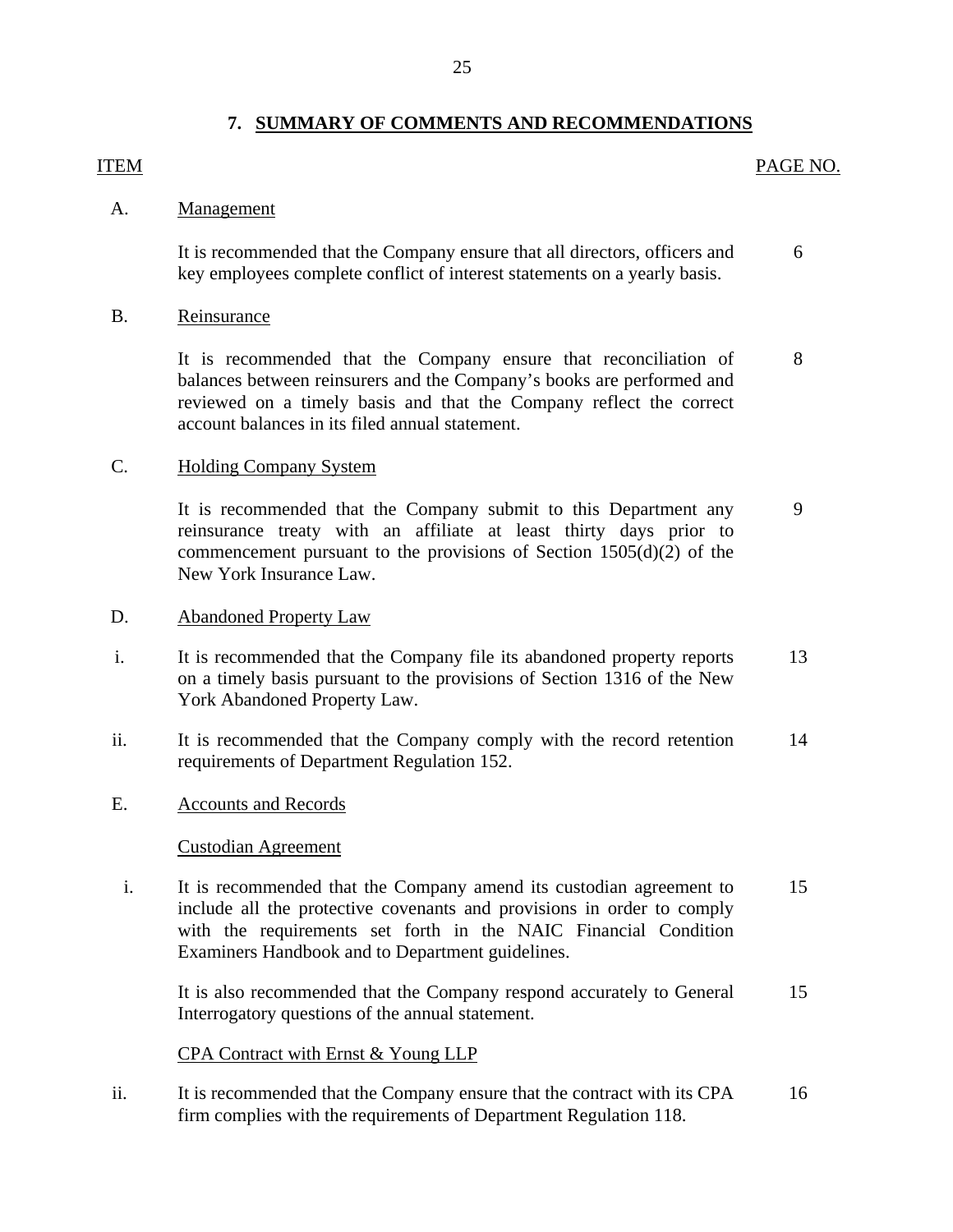# Conflict of Interest – Surveillance & Underwriting

iii. It is recommended that the Company comply with Department guidelines 17 and segregate the duties of employees.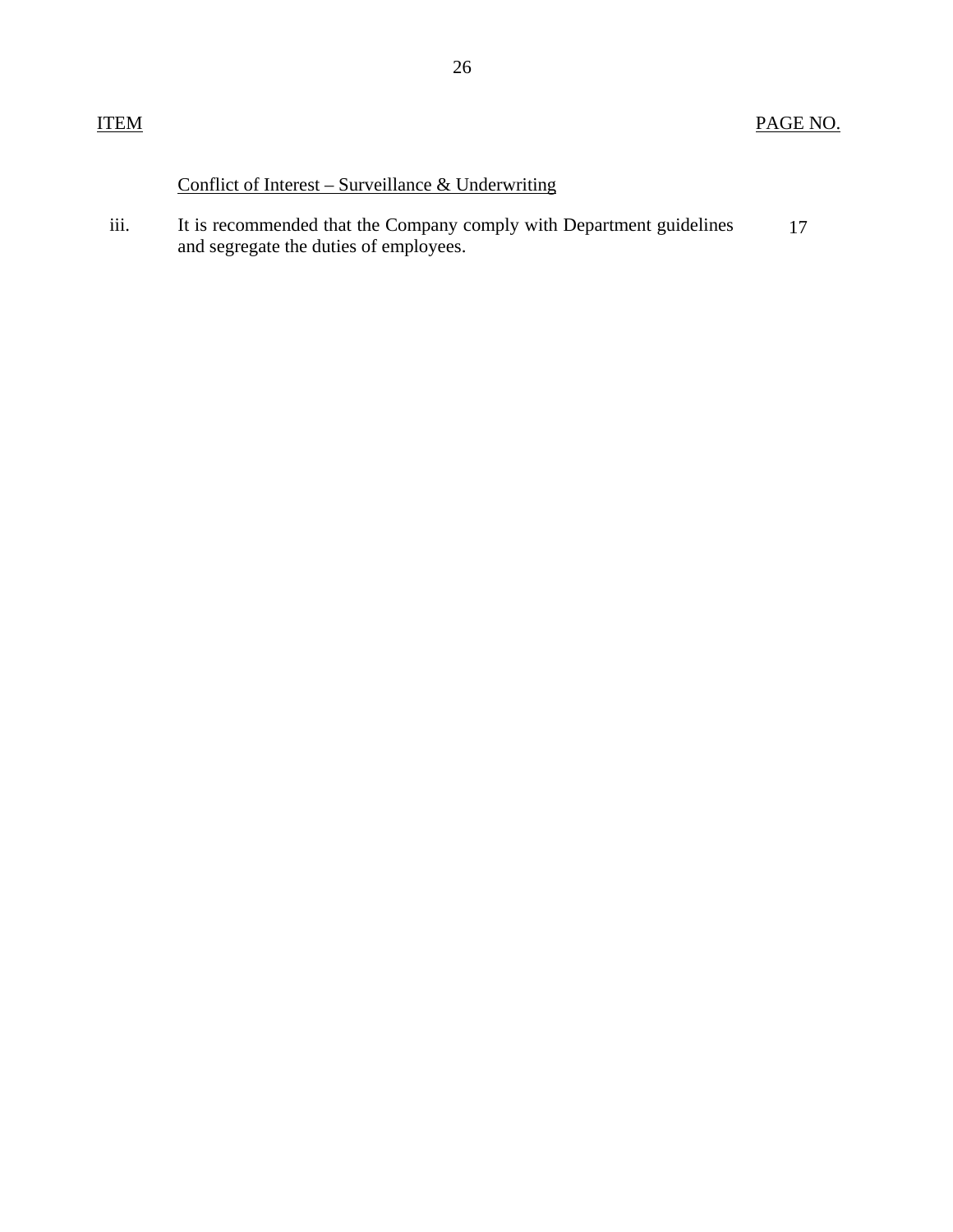Respectfully submitted,

 Fe Rosales, CFE Senior Insurance Examiner

# STATE OF NEW YORK )  $)$ SS:  $\mathcal{L}$ COUNTY OF NEW YORK )

FE ROSALES being duly sworn, deposes and says that the foregoing report, subscribed to by her, is true to the best of her knowledge and belief.

> \_\_\_\_\_\_\_\_\_\_\_\_\_\_\_\_\_\_\_\_\_\_\_\_\_\_\_\_\_\_\_\_\_\_\_ Fe Rosales

Subscribed and sworn to before me

this  $\qquad \qquad$  day of  $\qquad \qquad$  , 2006.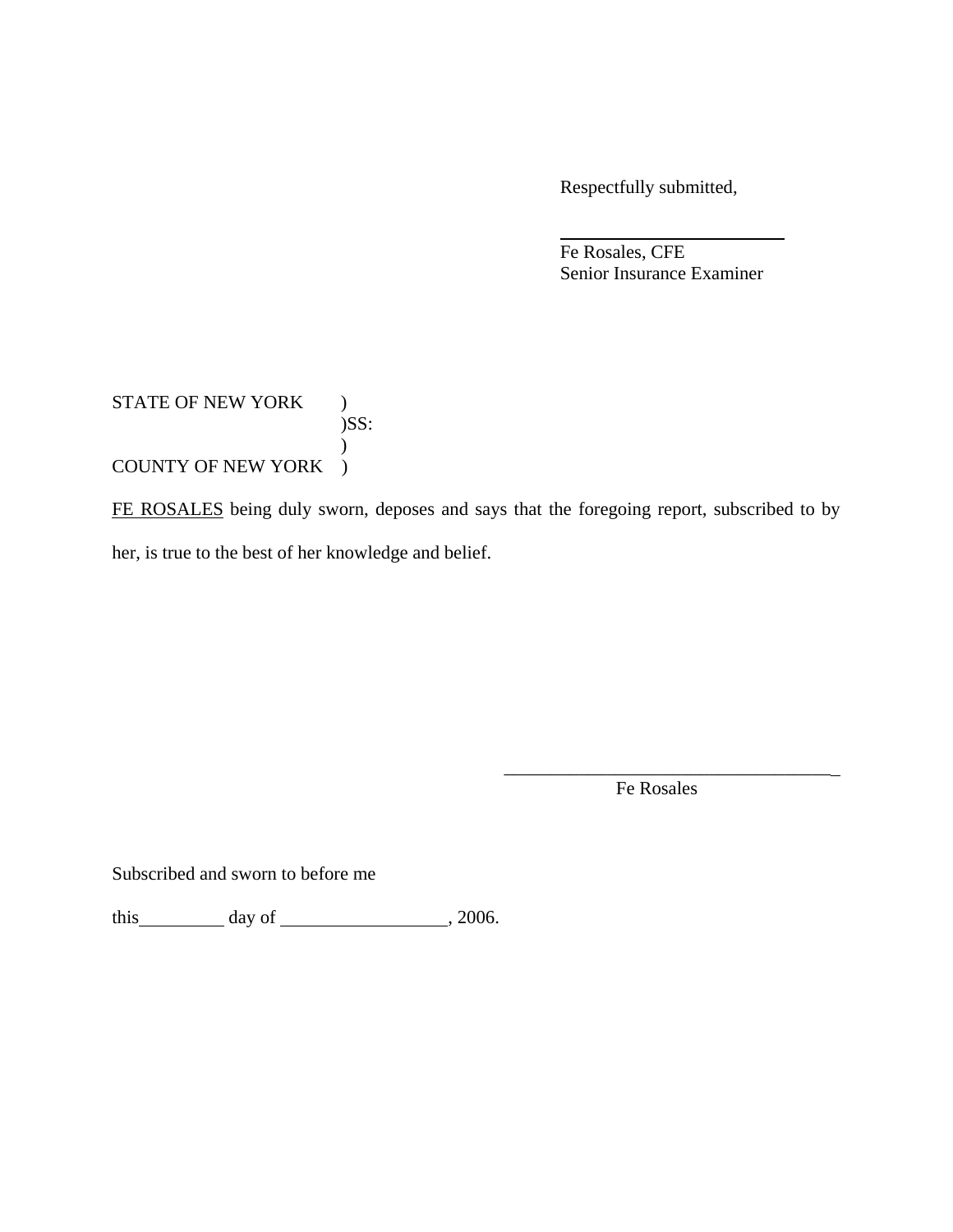State of New York County of New York

#### EXAMINER'S AFFIDAVIT AS TO STANDARDS AND PROCEDURES USED IN AN EXAMINATION

James F. O'Sullivan, BEING DULY SWORN, STATES AS FOLLOWS:

- 1. I have authority to represent the State of Mississippi in the examination of Financial Guaranty Insurance Company
- 2. Mississippi is accredited under the National Association of Insurance Commissioners Financial Regulation Accreditation Standards.
- 3. I have reviewed the examination work papers and examination report and the examination of Financial Guaranty Insurance Company was performed in a manner consistent with the standards and procedures required by the State of Mississippi.

The affiant says nothing further.

Exáminer's Signature

Subscribed and sworn before me by James F. O'Sullivan on this 24th day of May 2006.

**DEBORAH A. BRIFFA**<br> **Notary Public, State of New York Notary Public, State of New York Qualified in Queens County**<br>No. 01 BR6135468 **Commission Expires October 17, 2009** 

My commission expires [ date].